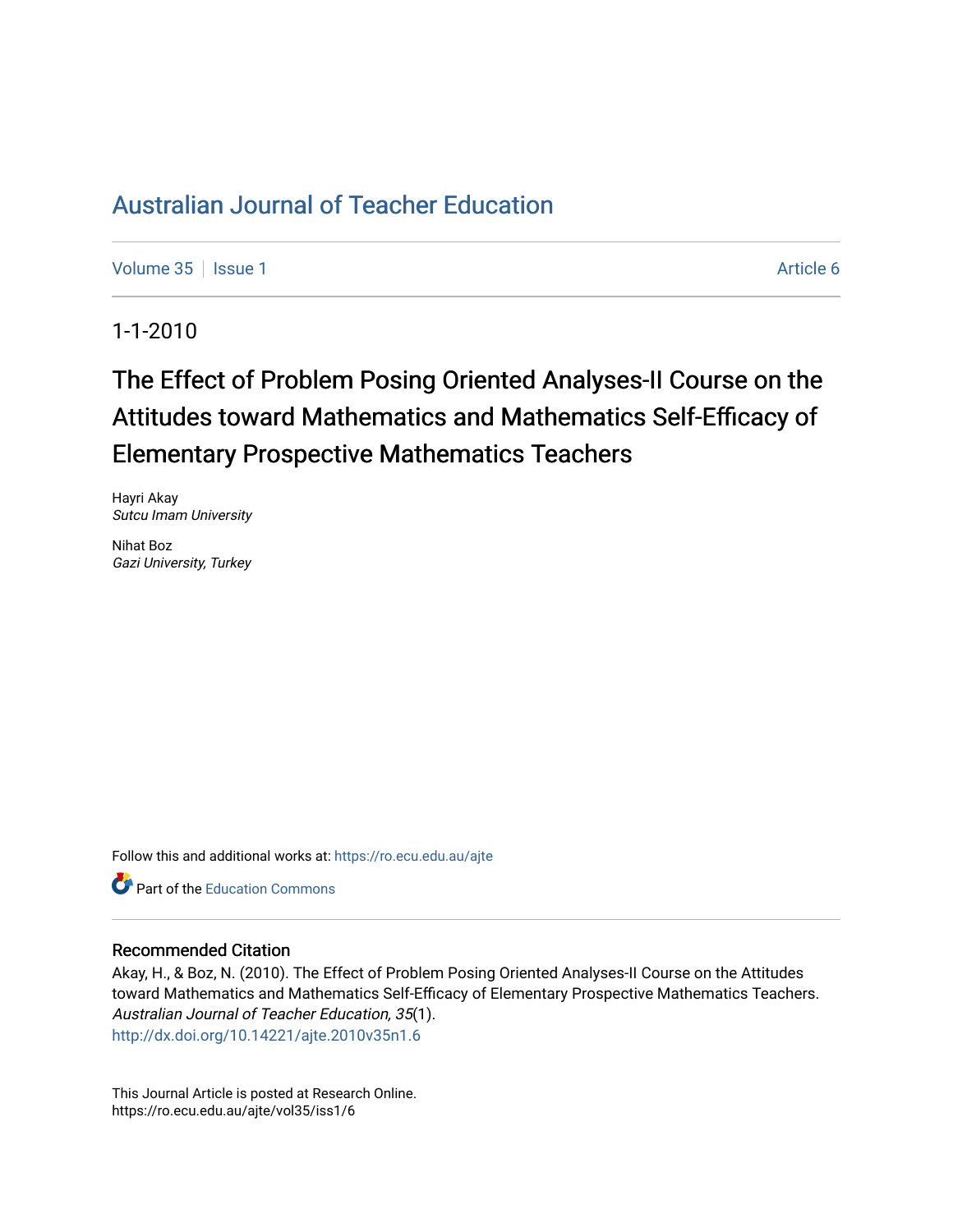# **The Effect of Problem Posing Oriented Analyses-II Course on the Attitudes toward Mathematics and Mathematics Self-Efficacy of Elementary Prospective Mathematics Teachers**

Hayri Akay Sutcu Imam University Nihat Boz Gazi University Turkey nihatboz@yahoo.co.uk

*Abstract: Research on mathematics teaching and learning has recently focused on affective variables, which were found to play an essential role that influences behaviour and learning. Despite its importance, problem posing has not yet received the attention it warrants from the mathematics education community. Perceived self-efficacy beliefs have been found to be a strong predictor of mathematical performance, while problem posing is considered to be a fundamental ability in mathematical learning. On the other hand majority of research in this area present a positive relation between attitude toward mathematics and success. Therefore, it is shown that attitude toward mathematics is a determinative of success or failure. In this respect this study examines the effect of problem posing instruction on the attitudes toward mathematics and mathematics self-efficacy of elementary prospective mathematics teachers. The study used a pre-test–intervention–post-test experimental design. Quantitative research techniques were employed to gather, analyze and interpret the data. The sample comprised 82 elementary prospective mathematics teachers. In the result of data analysis, it was determined that the effect of problem posing instruction on the attitudes toward mathematics and mathematics self-efficacy of elementary prospective mathematics teachers was in a positive way and at significant level.*

#### **Introduction**

Mathematics is a subject that is required by many university degrees, hence future career opportunities largely depends on learning mathematics. This might motivate some students to learn mathematics. Like motivation, attitude toward mathematics, self efficacy might be good predictors of learning mathematics. In a similar vein, problem posing encourages academic independency and increases possessiveness, emphasizes students' responsibility in solving and posing problems. All of these as a result increase inner control (Kliman and Richards, 1992; Silver, 1994).

Research show that when students pose problems they tend to be more motivated and keen on searching answers to their problems (Silverman et. al, 1992). Since there is a strong positive relationship between attitude toward mathematics and mathematics success, attitude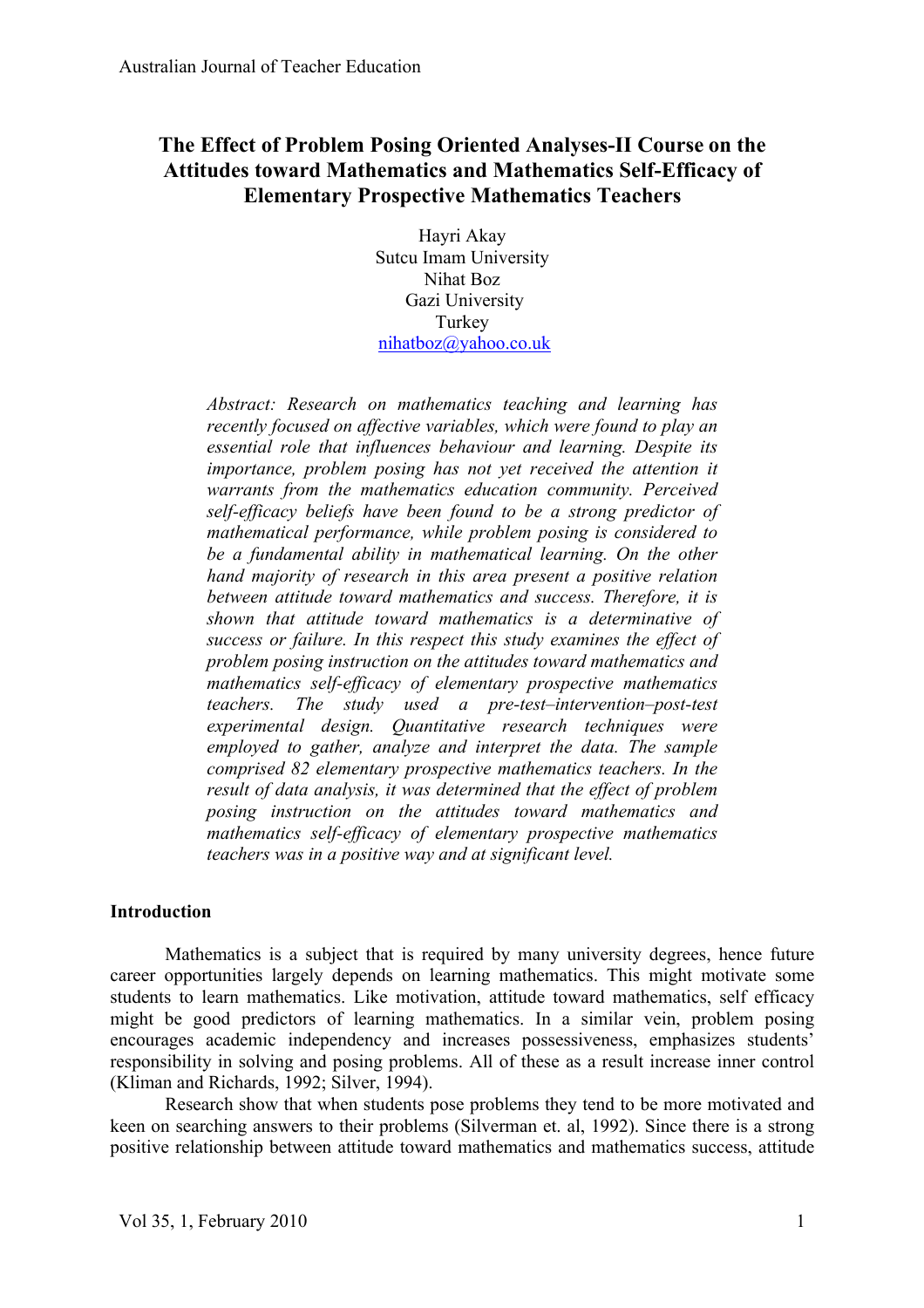toward mathematics is accepted as a strong determinant (or mediator) of success or failure (Elderveld, 1983; Rives, 1992). In this respect, it is very important to improve students' attitudes toward mathematics and self-efficacy beliefs.

Although problem posing oriented mathematics teaching is regarded as a reasonable teaching strategy, there is little known about the effect of this teaching strategy on cognitive and affective processes of prospective teachers. Moreover, the possible difficulties those students might encounter are not well documented. In educational research since the focus is on problem solving, problem posing become a neglected area (Dillon, 1988). Although it is likely that students may like problem posing oriented teaching and this strategy may positively affect their achievement and attitudes, there is hardly any study that examine the use of problem posing in the classroom (Silver, 1994).

Some teaching associations e.g. NCTM emphasizes the importance of problem posing in mathematics lessons, and recommends its usage in mathematics classrooms (NCTM, 1991, 2000).

On the other hand a teacher who is not proficient in subject matter could not give confidence to the students and establish an authority in the classroom that is based on respect. Since self-efficacy is the self-perception of an individual, it is expected from proficient teachers that they have positive mathematics self-efficacy and attitude toward mathematics (Umay, 2001). Therefore, it is beneficial to carry out research that determines teaching strategies that positively affect prospective teachers' mathematics self-efficacy and attitude toward mathematics. Generally speaking, it is expected that prospective teachers who have high mathematics self-efficacy will become persistent teachers who could solve encountered problems. Therefore it should be interesting to see whether problem posing oriented mathematics teaching has positive effects on prospective teachers' attitudes toward mathematics and increase their mathematics self-efficacy.

#### **Theoretical Framework**

Before presenting the analysis and synthesis of the research literature we present definitions of some key terminology used in this paper.

#### **Problem Posing**

Problem posing is defined as occurring when students are engaged in reformulating given problems and also when producing new problems or questions (Silver, 1994). Thus, problem posing is not independent from problem solving (Silver, 1994; Cai & Hwang, 2002; English, 2003; Silver & Cai, 1996; Lewis at al., 1998).

#### **Attitudes Toward Mathematics**

Aiken (1996) states that an attitude "consists of cognitive (knowledge of intellect), affect (emotion and motivation), and performance (behaviour or action) components" (p. 168). Goldin (2002) distinguished between subdomians of affective representation as 1) *emotions,* 2) *attitudes,* 3) *beliefs* and 4) *values, ethics, morals.* According to Goldin (2002) attitudes implie "moderately stable predispositions towards ways of feeling in classes of situations, involving a balance of affect and cognition" (p. 61). In mathematics education literature, attitudes toward mathematics is operationally defined as enjoying mathematics or not enjoying it, being or not being inclined to mathematical activities, considering oneself as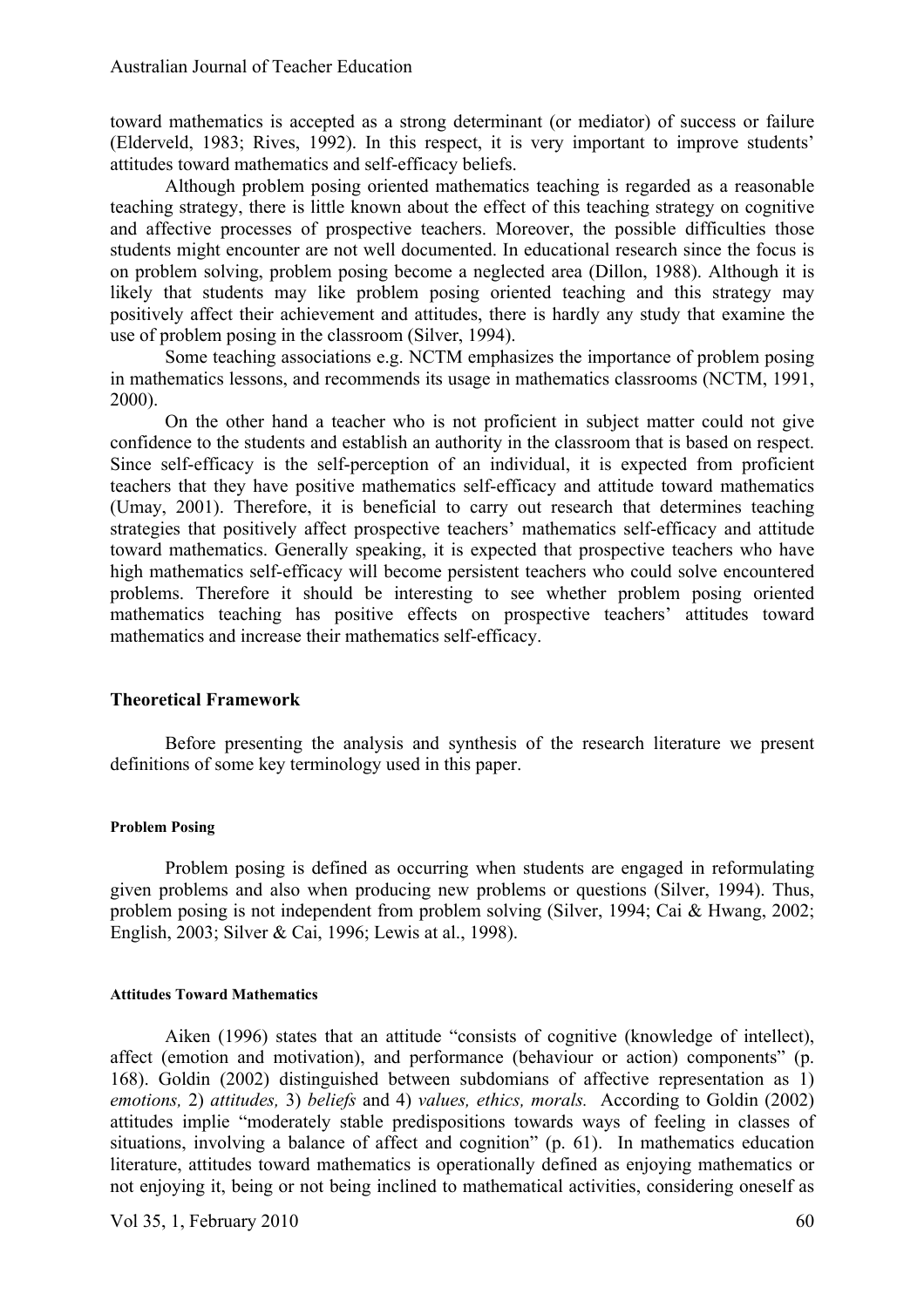successful or unsuccessful at mathematics and believing mathematics is useful or not useful (Neale, 1969). This paper deals mainly with students' level of interest and enjoyment with mathematics.

#### **Self-Efficacy**

Self-efficacy is an attribute that is effective in forming behaviours; individual's judgement about own capacity of organizing and performing activities that are required for an action. It is a key variable of Bandura's Social Cognition Theory (Bandura, 1997). Perceived self-efficacy is concerned with people's beliefs in their capabilities to exercise control over their own functioning and over events that affect their lives (Bandura, 1994). Recently self efficacy is closely related to task being performed. That is self efficacy is highly contextual whereas self-concept is related to more general goals (Pajares, 2000). In this paper, we examine "mathematics self-efficacy beliefs". In this respect, mathematics self-efficacy belief consists of 1. Mathematics self-perception 2. Awareness of behaviours about mathematical topics 3. converting mathematics to survival abilities (Umay, 2001).

#### **Theoretical Background**

Problem posing helps students to gain control from others (e.g. teachers) and at the same time this encourages them to create new ideas by giving them a more expanded view on what can be done with problems (Brown & Walter, 1983). This process can also assist teachers as problem posing opens a window in on students' thinking (Silver, 1994). In this way, teachers can better understand students' cognitive processes; find out about possible misconceptions early in the learning process and gather information about students' achievement levels (Silver et al., 1990) As a consequence their program of study can be tailored according to individual needs of students that is designed to enhance learning (Dickerson, 1999).

Considering attitude toward mathematics as multi dimensional perspectives in affective domain has been developed through the end of 1970s. As a result of recent research, it is claimed that attitude towards mathematics is not just a concept that reflects affective domain but includes more than this. For example, attitude toward mathematics can include any of the perceptions about oneself, his/her mother, father or teacher (Hart, 1989).

There are a lot of studies on attitude toward mathematics. Majority of these studies are carried out in various areas such as intelligent, race, teaching methods, and social-economical background. There are some studies that have consistent results. Particularly there is a metaanalysis of 113 attitude studies that deal with the relationship between attitude and success in mathematics of 82.941 students (Maye & Kishor, 1997). This study shows a positive and significant correlation between mathematics success and attitude toward mathematics. Nevertheless, since this correlation is not so strong, it has no practical and educational value.

In recent years affective variables become very popular research variables among mathematics education research community. It is most commonly agreed that these variables have important roles in learning mathematics. Affective domain is a complex structured system that includes emotion, attitudes, beliefs and values as four fundamental components (Bandura, 1997; De Bellis & Goldin, 1997; Goldin, 2002; Pehkonen, 2001). In this respect this study focuses on mathematics self-efficacy beliefs (or perceived self-efficacy) and attitudes toward mathematics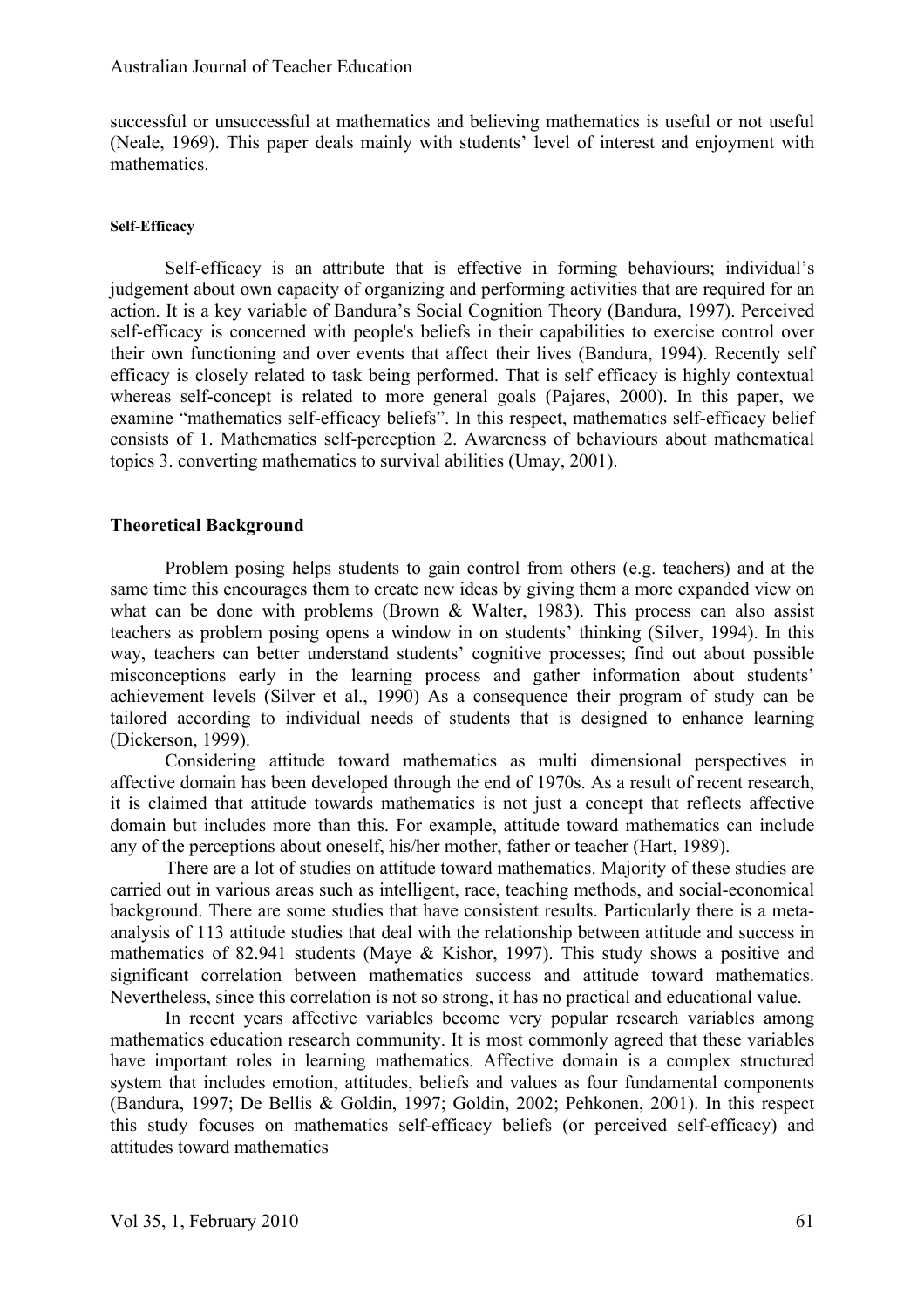Self-efficacy belief is recently researched in several domains: teacher efficacy belief, mathematics self-efficacy belief, problem solving and posing efficacy belief, computer usage efficacy belief etc. It is obvious that persons who have high self-efficacy belief would be more successful and get the result more quickly. From this perspective, students', teachers' and teacher candidates' self-efficacy beliefs in affective domain are important concepts that should be researched (Aşkar &Umay, 2001). In this respect, the studies that investigate teachers' behaviours emphasise the expectations and beliefs about teaching qualifications that affect teachers' and students' success and motivation (Eshach, 2003; Wenner, 2001). While some teachers advocate that "all students could learn", other teachers don't accept this. Teachers with low self-efficacy tend to fail low achievers and don't accept responsibility in their academic achievements. These teachers regard themselves as authoritarian teachers and negatively affect their students' attitudes and make them unconfident. On the other hand teachers with high self-efficacy regard low achievers as "accessible" and their learning problems as "solvable". These teachers pride themselves because they help low achievers in their learning. Furthermore, teachers with high self-efficacy could provide good teaching because they don't stress out (Schriver & Czerniak, 1999; Chan, 2003, cited in Altunçekiç et al., 2005).

The relationship between self-efficacy beliefs and success is studied by many researchers, and it is reported that self-efficacy might have positive effects on students' success and attitude; furthermore it is found that it has direct relationship with teacher's in class behaviours, being open-minded, and developing positive attitudes for teaching (Gibson and Dembo, 1984; Tschannen-Moran & Woolfolk, 1998). On the other hand, problem posing ability, attitudes towards mathematics and mathematics self-efficacy belief are considered as three fundamental concepts among the most important features of mathematics learning and teaching and have close relationships with success in mathematics (English, 1998; Silver, Mamona-Downs, Leung & Kenney, 1996; Brown & Walter, 1993; Nicolaou & Philippou, 2004). Klassen (2004) asserted that between mathematics self-efficacy and mathematics success had a strong correlation. The students who have higher success in mathematics lessons are reported to have higher self-efficacy beliefs (Pajares & Kranzler, 1995; Zimmerman, Bandura & Martinez-Pons, 1992). English (1998), Leung & Silver (1997) and Silver & Cai (1996) have reported a positive relation between problem posing and problem solving abilities in common between problem posing abilities and mathematics success (Nicolaou & Philippou, 2004). Mathematics self-efficacy belief is a good predictor of mathematics performance (Bandura, 1986). It was observed that efficacy in problem solving had a casual-effect on students' rating (Pajares & Miller, 1994). Many researchers have reported that problem posing activities not only help to lessen students' anxiety and foster a more positive disposition towards mathematics, but also they may enrich and improve students' understanding and problem solving (Brown & Walter, 1990; NCTM, 2000; Silver, 1994; cited in Cai & Hwang 2003). In this respect, this study focuses on prospective primary mathematics teachers' attitude toward mathematics and their perceived self-efficacy toward mathematics (self-efficacy beliefs of mathematics) together with problem posing oriented instruction.

To sum up, the research so far cited show that problem posing and self-efficacy beliefs of mathematics, mathematics success, problem solving ability and attitude toward mathematics are closely related to each other (Klassen, 2004; Pajares & Miller, 1994; Nicolaou & Philippou, 2004; English, 1998; Silver & Cai, 1996; Leung & Silver, 1997). There is a positive relation among problem posing ability and mathematics achievement (English, 1998; Leung & Silver, 1997). Furthermore this relationship also exists between problem posing and problem solving ability (English, 1998; Silver & Cai, 1996).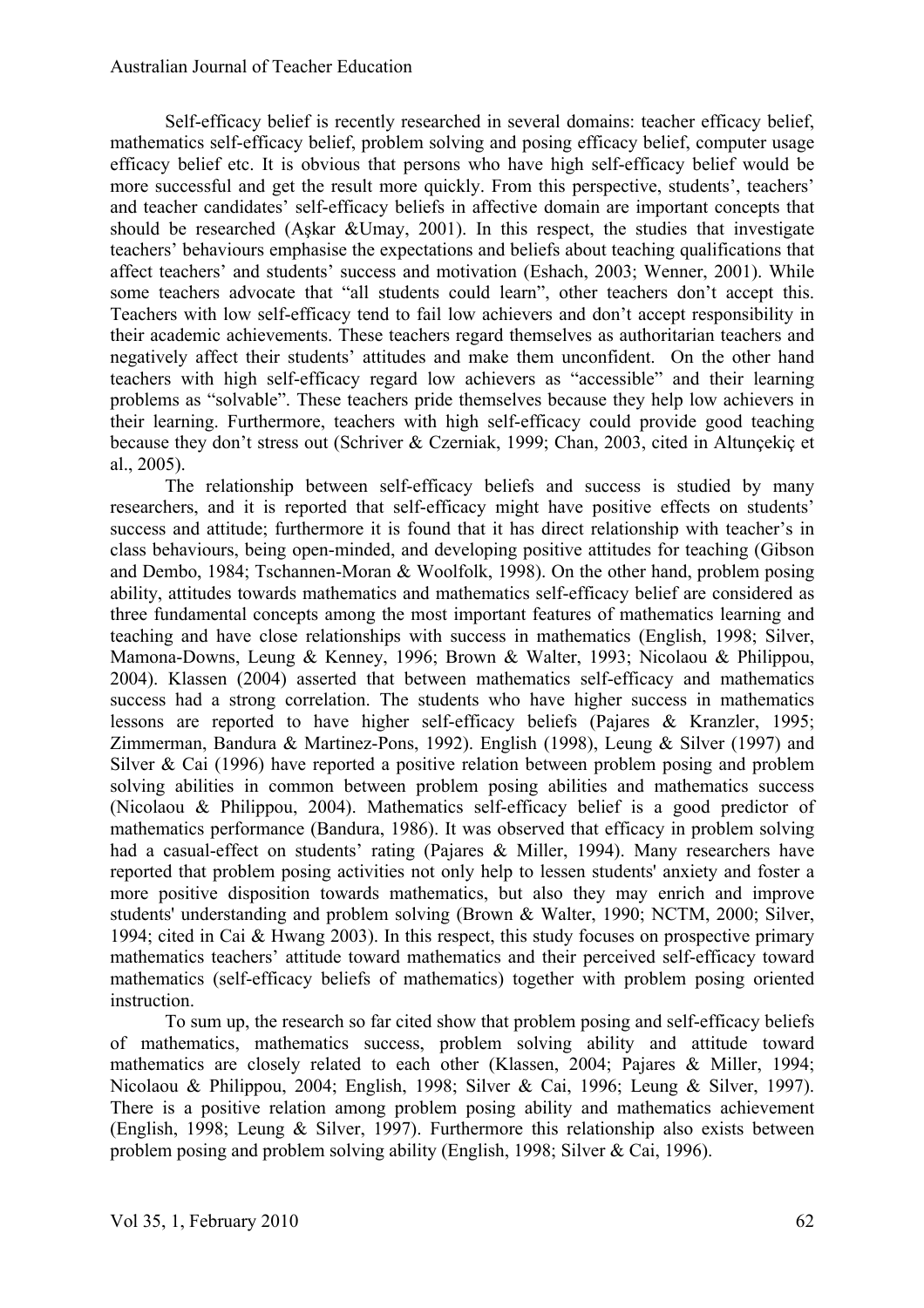Therefore, determining the level of self-efficacy beliefs of mathematics of prospective teachers and factors that affects these beliefs is a problem worth studying. In addition, students' understanding of mathematics, their ability to use this in problem solving, selfconfidence, and attitude toward mathematics is shaped with the teaching they get from schools (NCTM, 2000). Otherwise, there is almost no systematic and experimental study that deals with application of problem posing-oriented instruction in different classrooms and teaching of different topics (Dillon, 1988; Silver, 1994). Furthermore, to the best of our knowledge there are not any studies that investigate elemantary school teachers' attitudes towards mathematics and the relation between this construct and the ability to pose problems. In this respect, the main purpose of this study was to explore the effect of problem posing instruction on the attitudes toward mathematics and mathematics self-efficacy of elementary prospective mathematics teachers.

#### **The Problems of the Research**

The main problem of the study reads as "What is the effect of problem posing on students' attitudes toward mathematics and mathematics self-efficacy when problem posing oriented approach is used to teach the Integral concept in Analyses-II Course to first grade prospective teachers who are enrolled to Education Faculty Primary Mathematics Teaching Program?"

In this study the following 2 sub-problems are stated:

**P1.**What are pre-test and post-test scores of experimental and control group prospective teachers in Mathematics Attitude Scale (MAS)?

**P2.**What are pre-test-post-test scores of experimental and control group prospective teachers in Mathematics Self-Efficacy Scale (MSES)?

## **Method**

#### **Sample and Population**

Participants in this study included 82 first year students who were enrolled in one of two classes at a Primary Education Mathematics Teaching Program of a Faculty of Education during the 2005-2006 academic year spring term. One classes was assigned randomly to be the control group, the other became the experimental group. The control grop and the experimental group consisted of 40 and 42 prospective teachers, respectively.

#### **Research Model**

In this research experimental methodology is used. Pre-test post-test control grouped experimental design is used. In this kind of design where an experimental and control group exist is called a "quasi-experimental" design (Linn & Gronlund, 2000). This method is commonly used when the variables of focus are measured quantitatively and where there is the assumption of a cause-effect relationship (Çepni, 2001). Since the groups were assigned randomly, but not the individuals within them, this method is called a non-equivalent controlgrouped design (Karasar, 1999). However some variability between the groups was reduced by assigning equal numbers of students from the same department that have similar qualifications to each group.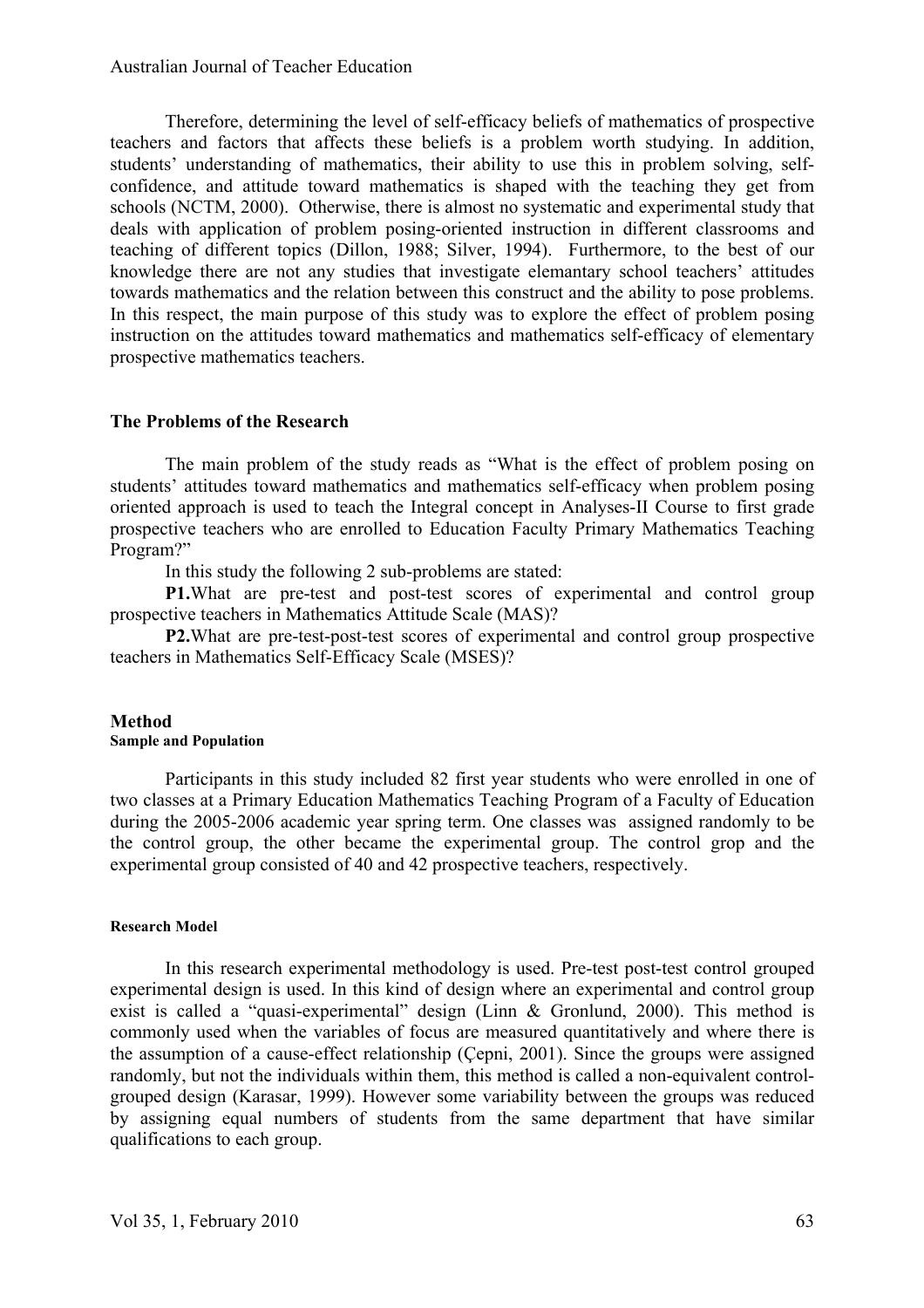#### **Data Collection Tools, Reliability and Validity Studies**

In this study two different data gathering instruments were used.

#### *Mathematics Attitude Scale (MAS)*

This scale was developed by Aşkar (1986). It consisted of 10 positive and 10 negative items about attitude toward mathematics. They were in five-point Likert-type scale: Strongly Agree, Agree, Undecided, Disagree, Strongly Disagree. Positive items were coded starting from Strongly Agree as 5 to Strongly Disagree as 1. Negative items were coded as from 1 to 5. The alpha reliability coefficient was found as 0.96 (Aşkar, 1986). The items of the scale are mostly related to "mathematics is interesting or not" and "like or dislike mathematics". The followings are examples of some positive and negative items:

1. Negative Items *I don't like mathematics Being a student would be more amusing without mathematics lessons*  2. Positive Items *I study mathematics more fondly than other lessons I wish lesson hours devoted to mathematics would be more* 

The reliability of the scale is calculated again by the researchers using alpha reliability coefficient as 0.82. The item-total correlation of 20 different items in the scale was changed between 0, 41 and 0, 81.

#### *Mathematics Self-Efficacy Scale (MSES)*

In order to measure prospective teachers' self-efficacy beliefs of mathematics "Mathematics Self-Efficacy Perception Scale (MSES)" developed by Umay (2001) was used. The alpha reliability coefficient of this 5 optioned Likert type scale that consists 14 items is  $\alpha$  $=0$ , 88. The average of validity coefficients of items is found as 0, 64 and this can be considered as a sign of validity of the whole scale. There are three factors in the scale, these factors and example items are as follows:

1. Factor: Mathematics self-perception

*If I tried hard enough I could solve every kind of mathematics problem.* 

*I realize that my confidence is decreasing while studying mathematics.*

2. Factor: Perception about behaviours related to mathematical topics.

*I feel like I am going wrong while solving mathematical problems.*

*I could discover small things by browsing around mathematical structures and theorems.*

3. Factor: Turning mathematics into survival skills

*While I am planning my time/ day I think mathematically.*

*I could suggest solution to every kind of real life problems by thinking mathematically.* 

The validity and reliability analyses are performed again by researchers. The results of these analyses showed validity coefficients for three sub-dimensions as  $\alpha = 0$ , 70,  $\alpha = 0$ , 71 and  $\alpha$ = 0, 75 respectively, and alpha reliability coefficient for the whole scale as  $\alpha$  =0, 85. Item-total correlation for 14 items of the scale ranges from 0, 30 to 0, 61.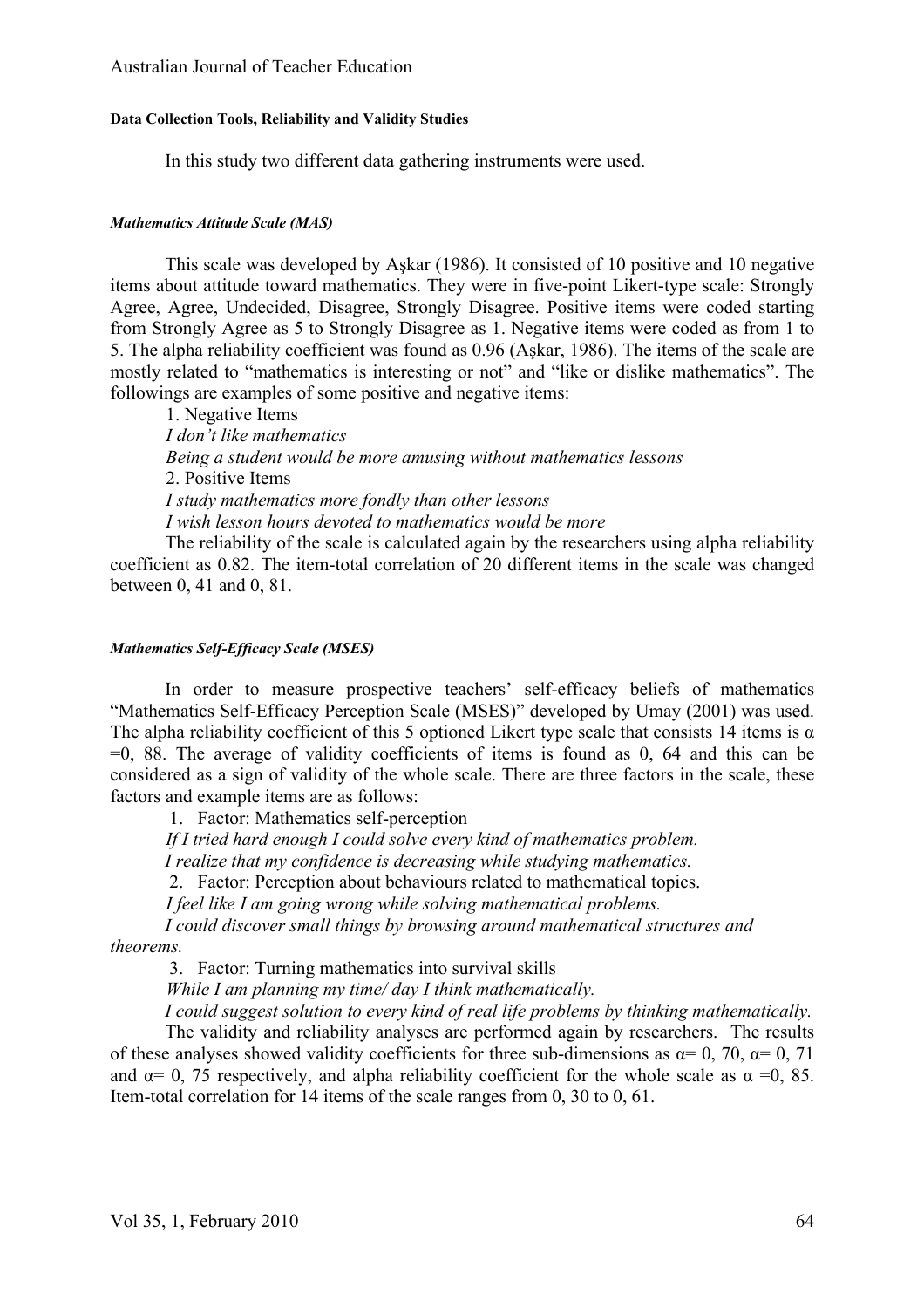#### **Analysis of Data**

In this research effect of problem posing oriented Analyses-II course on experimental group and effect of traditional teaching on control group are analysed separately. That is the pre-test post-test MAS and MSES scores of experimental and control group students are compared within groups and between groups (Cohen, Manion & Morrison, 2000). For this reason in order to compare the data gathered from control and experimental group before and after the experimental study "t-test for independent groups" and in order to compare the data gathered from the same group at different times "t-test for dependent groups" was used (Mc Millan, 2000). The descriptive statistical information was presented using tables of arithmetic mean  $(\bar{X})$ , standard deviation (S.D.), degree of freedom (dF), level of significance(p) and number of subjects(N) . Although it might be thought here that ANCOVA could be used, we should emphasize that there is no significant group differences in terms of pre-test scores. Thus they could be regarded as equivalent groups and t-test seems more suitable.

#### **Experimental Research Design**

In this section we will present the strategy that was followed by the researcher in the experimental and control groups. The strategy that was followed in quasi-experimental study is organized according to learning and teaching activities. The experimental study was carried out by the researcher and assistant instructors during spring term of 2005-2006 academic year in Integral Unit of Analyses II course. The study lasted for 10 weeks 6 lesson hours being in each week (6x10=60 hours) simultaneously in both groups. For both groups, two lesson hours (2x50=100 minutes) were devoted on Monday, Tuesday and Wednesday in every week. The lessons for the control group were held between 08:00 and 17:00 and experimental group's lessons were during the evenings between 17:30 and 22:30. The lessons were given by the same instructor to both groups during study. At the beginning and end of the study MSES and MAS tests were applied to both groups at the same time. The participants were not informed about whether they were in the control group or in the experimental group. In order to prevent bias the tests were checked when the study was completed.

#### *Teaching Strategy that is Employed in the Experimental Group***:**

At the beginning of the course the terminology "problem posing" was not used rather more informal terminology like "problem producing", "problem constructing", "problem writing", "asking question" or "changing the expressions of a problem" was used. This caution is suggested in order to prevent negative connotations of the term "problem posing" (Owens, 1999).

In the first week of the study, the researcher gave a presentation to the participants in the experimental group and the instructor in order to explain problem solving and posing. In this presentation, the essence of problem solving and posing oriented teaching, its strategies and techniques and the planned problem posing activities were described. The students in the experimental group were firstly introduced with problem solving strategies and problem posing techniques based on Polya's 4 steps in integral unit of Analyses II course. The instructor followed the 20 minutes of each lesson to present information about the topic. In the remaining 30 minutes, after the problems were solved by the instructor, the students were given a group of problems and asked to solve these problems by explaining what they did at

Vol 35, 1, February 2010 65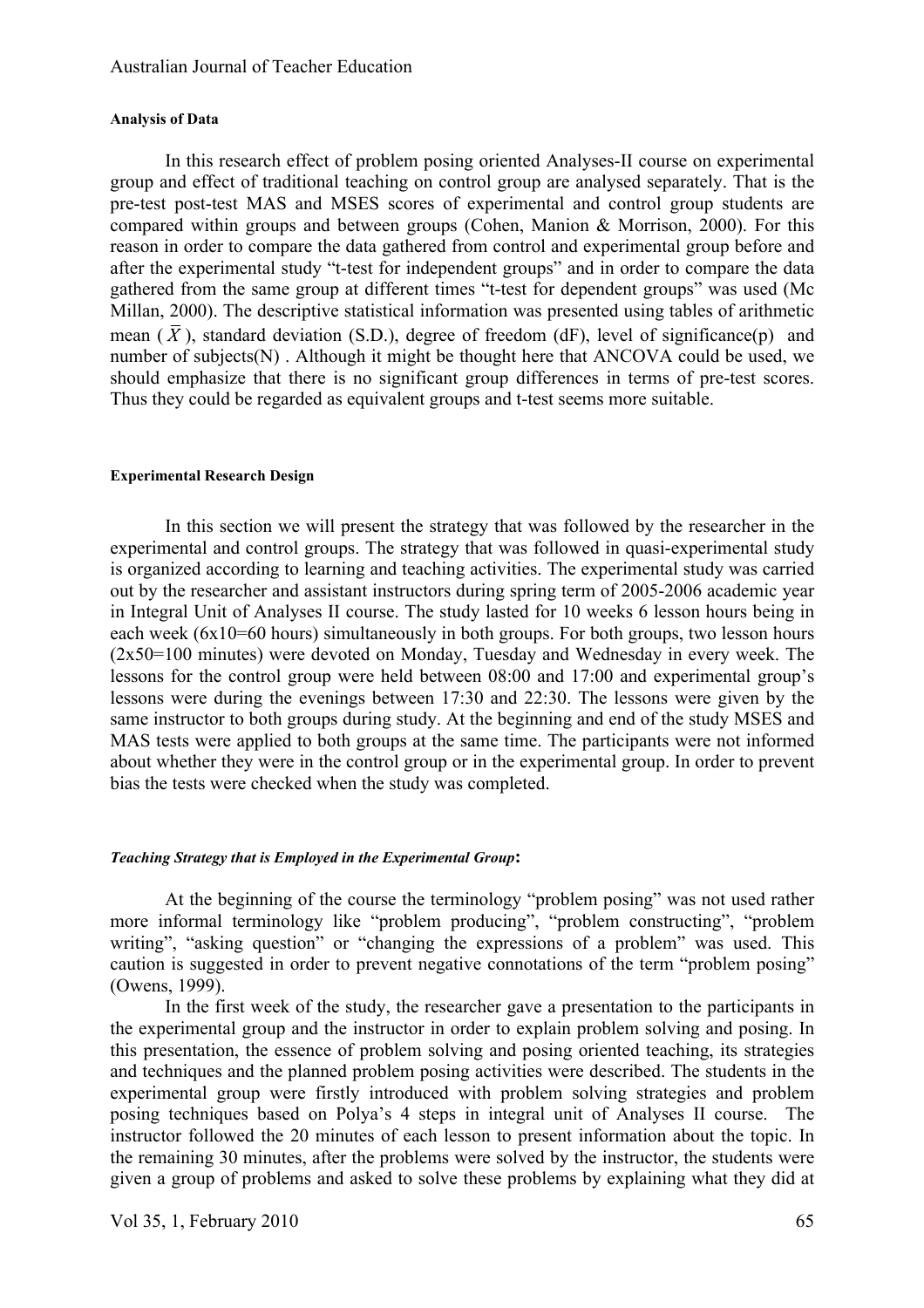each step and produce new problems. In this way, a fifth step involving posing a related problem was added to Polya's 4 steps. In order to accomplish this, activity examples of the action plan proposed by Gonzales (1998) that includes development of mathematical communication, questioning techniques and generalizing problems were used as the guidance of the instructor.

The textbook used in the course was Turkish translation of Edwards and Penney's (2001) titled "Calculus and Analytic Geometry". This textbook was suitable to standards of NCTM and American Mathematical Association of Two-Year Colleges (AMATCY) because it aims to relate mathematics to daily life rather than rote learning. Furthermore, a webpage titled "*visual calculus"* (URL–1, 2004) that contains lesson modules related to Integral and visual activities and flash animations was used in the lessons. Teacher candidates frequently wrote questions with the instructor and solved them by discussing with their friends. Secondly, teacher candidates in the experimental group were presented with problem posing activities in which they could use several problem-posing strategies and techniques generally last 30 minutes of lessons.

Systematic structure about problem posing tasks presented in the literature about problem posing reflects experiences and situations that provide opportunities to the students engaged in mathematical activities. Therefore in this research, the classifications of problem posing tasks suggested by Stoyanova (1998), Silver (1995) and Ambrus (1997) were used to carry out activities about Integral concept in the classroom. Three classification of Stoyanova(1998), Silver(1995) and Ambrus(1997) involve five categories of problem posing tasks, used throughout the studies reviewed so far: tasks that merely require students to pose (a) a problem in general(free situation), (b) a problem with a given answer, (c) a problem that contains certain information, (d) questions for a problem situation, and (e) a problem that fits a given calculation (Constantinos et al, 2005).

In this phase, framework of these problem posing activities was developed and the participant instructor by considering the "*what if not*" strategy (Brown & Walter, 1983, 1993), "*semi-structured problem posing situations", "structured problem posing situations" and "free problem posing situations"* (Stoyanova & Ellerton, 1996; Stoyanova,1998).

Furthermore, "*Mathematical situations"* (Gonzales, 1996), "*open-ended problemposing situation"* (Silver & Adams, 1987; Silver, 1995; Gonzales, 1998; Lowrie, 1999, 200, 2002; Ellerton, 1986; Hashimoto & Sawada, 1984; Nohda, 1986, 1995; Shimada,1977; Pehkonen, 1995; Dickerson,1999) "*acting-out problem-posing situation"* (Brown, 1983; Burns & Richards, 1981; Walter, 1992; cited in Dickerson,1999) and "*missing data problem posing situation"* (Van Den Heuvel-Panhuisen, 1996) were included in the study and these activities were considered as *semi-structured problem posing situations*.

Some of the problem posing activities related to "Integral" selected from 30 different ones applied to the prospective teachers was presented below:

| A. Free Problem Posing Situation                                                                                                                                                                                     |                                                                                                                                                                                                                                                                                                                                                           |  |  |  |  |  |  |
|----------------------------------------------------------------------------------------------------------------------------------------------------------------------------------------------------------------------|-----------------------------------------------------------------------------------------------------------------------------------------------------------------------------------------------------------------------------------------------------------------------------------------------------------------------------------------------------------|--|--|--|--|--|--|
| <b>Activity 1.</b> Write a fractional function of at least third<br>degree and which has three different roots and has<br>nominator degree greater than its denominator degree<br>then find its indefinite integral. | Here making use of given mathematical expressions<br>and writing a novel problem before solving is at<br>issue. There is mathematical scenario but<br>mathematical components and expressions are not<br>given. In order to pose a problem according to the<br>given scenario, mathematical components and<br>expressions that are left free can be used. |  |  |  |  |  |  |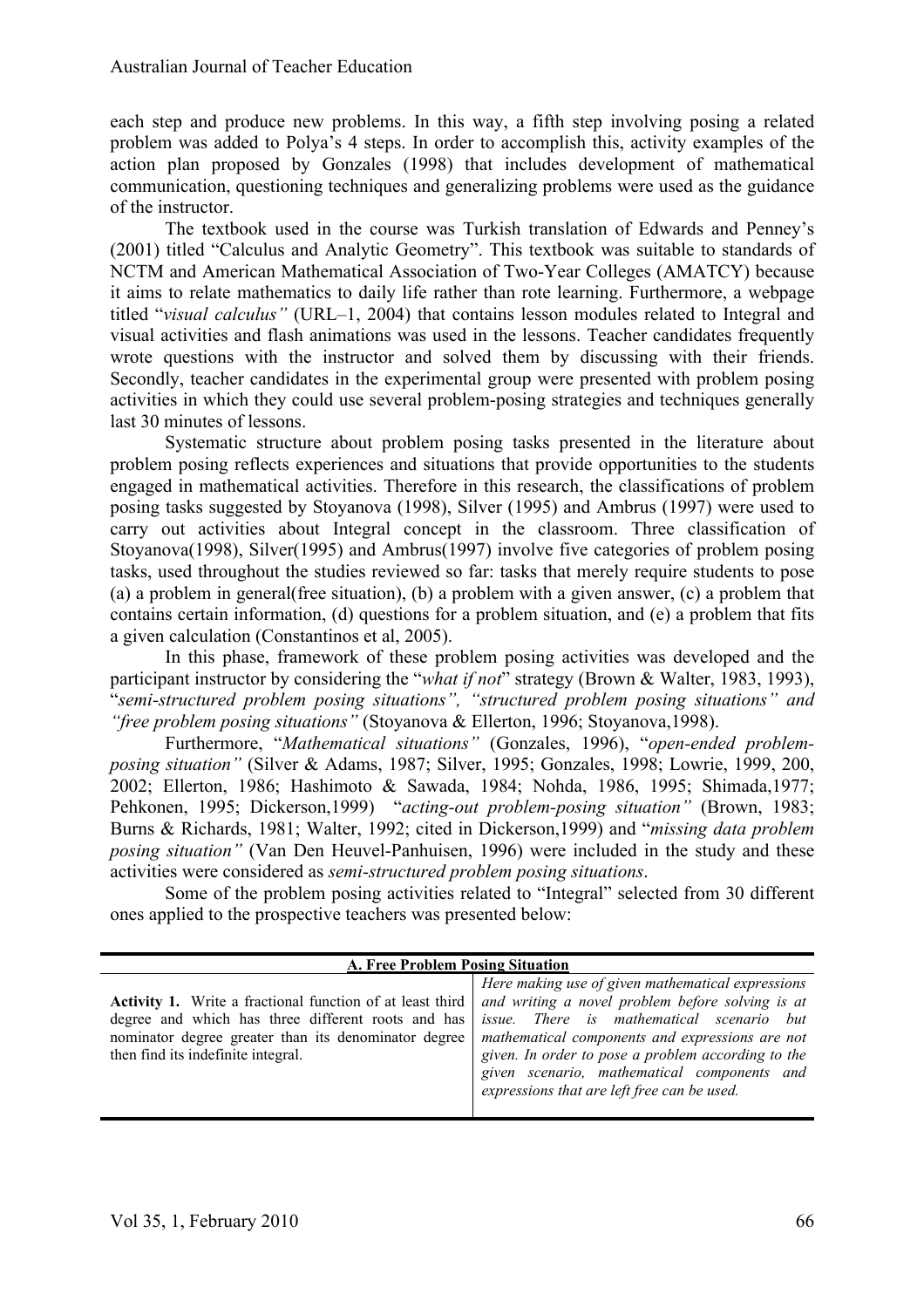|--|

#### **B. Semi-Structured Problem Posing Situations**

**a.** *Mathematical situations*

**Activity 3.** As can be seen in the figure below there is **Activity 4.** As can be seen in the figure below a region bounded by the parabolas  $f(x)$  and line  $g(x)$ there is a region bounded by the parabolas  $f(x)$ and the axes. Pose a problem related to this figure. and  $g(x)$  and the axes. Pose a problem related to this figure. NУ  $f(x)$ 3 ∍g(x)  $f(x)$  $\overline{\mathfrak{o}}$ g(̃x) *In activities 3 and 4 the students were provided with semi-structured mathematical expression. In this expression the actual component is not certain. That is, actual problem root is not given here; it is required to pose a problem suitable to "Mathematical Situation".* **b.** *Open-Ended Problem-Posing Situation* **Activity 5.** In order to compute the volume of a solid *There is a scenario which is semi-structured, and*  figure that is not surface of a revolution, try to pose an *which has mathematical components related to real*  Integral problem. Then discuss whether or not you can *life. Since there is not any restriction on the*  approximately compute the volume of an item or an *components that constitutes the scenario there is*  object you use in daily life. Explain! *"open-ended problem posing" situation. The student could pose problems according to the structure and conditions that he/she prefers.*  **c.** *Acting-Out Problem-Posing Situation* **Activity 6.** You will get engaged when you graduated *There is semi-structured mathematical situation*  from the university. If you are going to design your *which is rich content in terms of creativity. A*  engagement ring, how would you design the ring and *scenario that leads students to concretize and*  determine its cost? *envisage real life situations is given here. d. Missing Data Problem Posing Situation*

| Activity 7: Compute anti-derivative of $\sin(x)dx = ?$        | who saw<br><i>that</i> anti-derivative<br>The<br>student                                                |
|---------------------------------------------------------------|---------------------------------------------------------------------------------------------------------|
| and after you check your answer could you find anti-          | of $\sin(x^2)dx = ?$ could not be found by using                                                        |
| derivative of $\sin(x^2)dx = ?$ by using change of            | change of variable method would complete the                                                            |
| variable method? If your answer is no can you rearrange       | missing data and reformulate the problem. In this<br>process s/he would realize that the given data and |
| it in order to solve the problem?                             | some structures conflict each other and question                                                        |
|                                                               | the situation.                                                                                          |
| <b>Activity 8:</b> The volume of an area that is bounded by   | There is a problem with missing data here. In order                                                     |
| various lines, $x$ -axis and a non-linear function is rotated | to get arguments that were not given at the                                                             |
| about $y=5$ is approximately 9,3 $u^3$ . Find this non-linear | beginning the answer of the problem and the                                                             |
| function and various lines. With these compute the            | knowledge about volume can be used. Therefore,                                                          |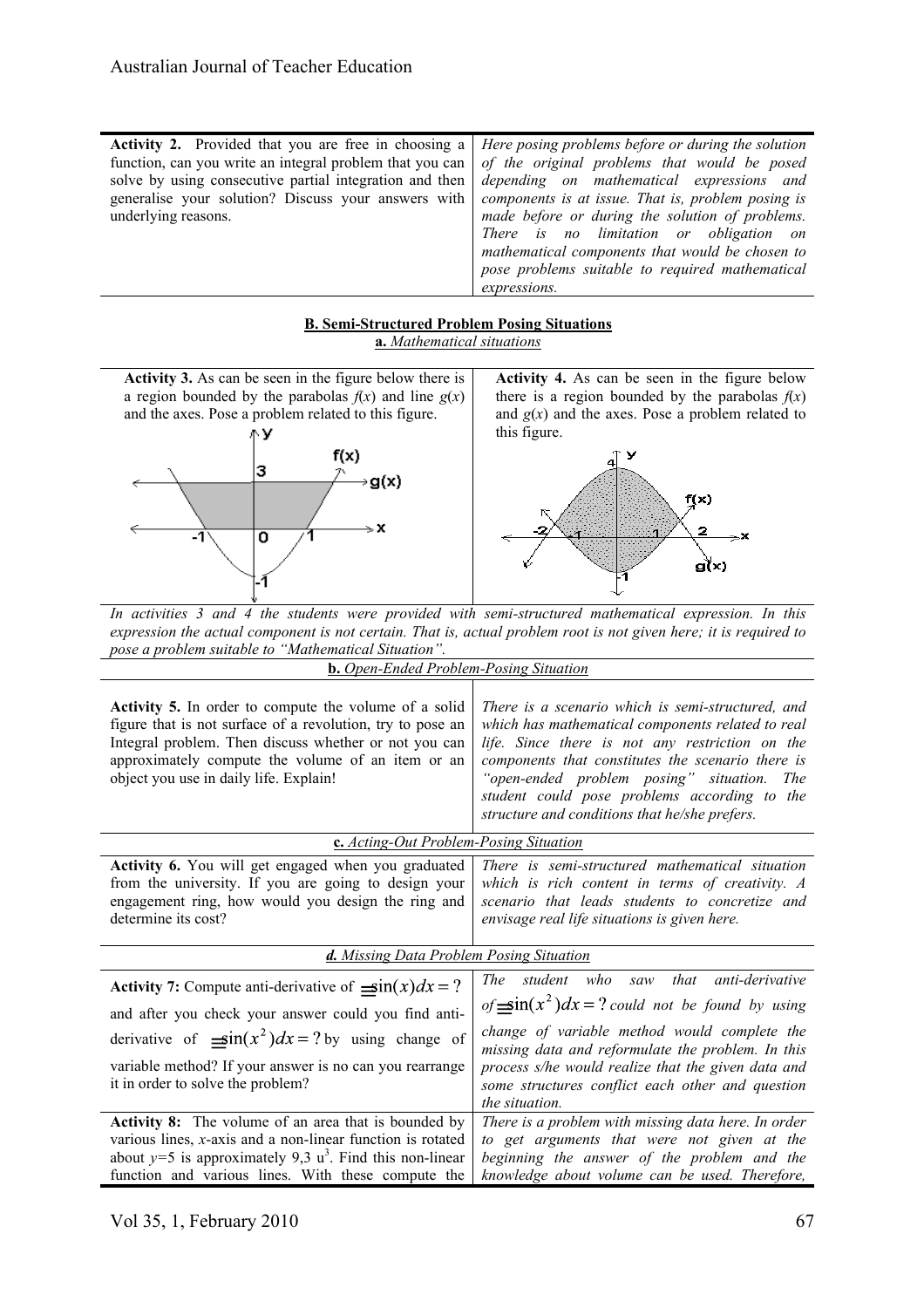| volume and ascertain the answer.                                                                                                                     | the missing data will be completed by using                                                                                                                                                                      |  |  |  |  |  |
|------------------------------------------------------------------------------------------------------------------------------------------------------|------------------------------------------------------------------------------------------------------------------------------------------------------------------------------------------------------------------|--|--|--|--|--|
|                                                                                                                                                      | constant questioning.                                                                                                                                                                                            |  |  |  |  |  |
| <b>C. Structured Problem Posing Situations</b>                                                                                                       |                                                                                                                                                                                                                  |  |  |  |  |  |
| 9:<br>$m, n \in \mathbb{Z}$<br><b>Activity</b><br>compute                                                                                            | Here without changing mathematical components,<br>by changing the integers m and n new problems can                                                                                                              |  |  |  |  |  |
| $\sin^{n}(x)\cos^{m}(x)dx = ?$ "Pose different problems"                                                                                             | be posed. That is, in order to criticise the                                                                                                                                                                     |  |  |  |  |  |
| depending on the integers $m$ and $n$ . Later try to solve<br>each problem you posed. By looking at your solutions<br>can you get a generalization?" | conditions on the general structure of the given<br>expression, new problems can be posed from<br>structured problem posing situation by using What-<br>if & what-if-not strategies.                             |  |  |  |  |  |
| <b>Activity 10:</b> The function $F(x) = \frac{1}{x} \tan(x^2) dx$ is                                                                                | Here, there is a problem posing situation in which<br>it is required to change the aims and conditions of<br>the problem that has solution. Furthermore, after<br>problem solving there is problem posing. Here, |  |  |  |  |  |
| given. Show that $F'\left(\frac{z}{4}\right) = 1$ . Later by making some                                                                             | "What-if & what-if-not" strategies would be useful.                                                                                                                                                              |  |  |  |  |  |
| modifications on this problem write a different integral<br>problem that has solution 2 and check your solution.                                     |                                                                                                                                                                                                                  |  |  |  |  |  |

**Figure 1. Some problem posing activities used in the experimental group**

#### *Teaching strategy that is followed in the control group*

In the control group, the lesson was given as the instructor's plan by using traditional teaching methods (teacher centred; lecturing, question and answer, problem solving etc.). The same textbook was used in the control group (Edwards & Penney, 2001). The same topics were covered in this group however problem posing activities were not applied. Most of the problems in the textbook were solved by the instructor. The students were checked whether or not they understood. The related problems were given as homework at the end of topics. The students were provided with opportunities to ask about the problems they could not solve. However the problems were not opened to discussion in the classroom.

| Findings regarding the first research question (P1) |           |    |      |      |       |          |      |  |  |
|-----------------------------------------------------|-----------|----|------|------|-------|----------|------|--|--|
| Group                                               | Test      |    |      | S.D  | df    |          |      |  |  |
| Experimental                                        | Pre-test  | 42 | 3.70 | 0.52 | $-4i$ | $-2.542$ | .015 |  |  |
|                                                     | Post-test | 42 | 3.86 | 0.56 |       |          |      |  |  |
| Control                                             | Pre-test  | 40 | 3.71 | 0.54 | 39    | 1.875    | ,068 |  |  |

# **Findings and Interpretation**

**Table 1. t-test results for dependent groups related to experimental and control group students' MSES pre-test post-test scores**

Post-test 40 3,54 0,64

As can be seen in Table 1, there is statistically significant difference between MSES pre-test and post-test scores of experimental group prospective teachers  $[t(41) = -2,542; P <$ .05]. Their pre-test arithmetic average score is ( $\overline{X}$ =3, 70) and post-test arithmetic average score is ( $\overline{X}$ =3, 86). This shows that the difference is in positive way. Therefore, problem posing oriented course might have an effect on this increase. When we look at MSES pre-test score and post-test scores of control group students, we see that there is not a statistically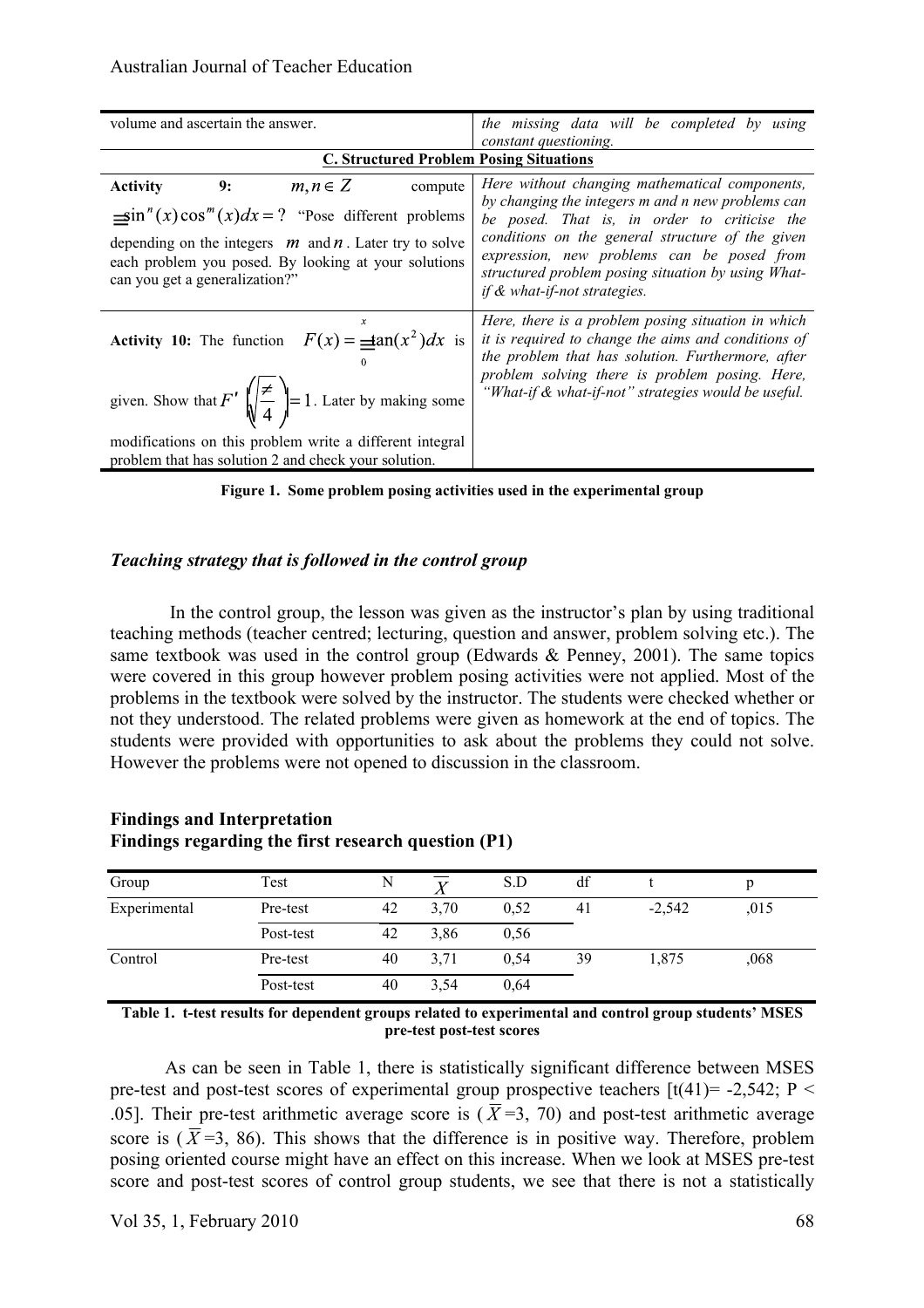significant difference  $[t(39)=1,875; P > .05]$ . As a matter of fact their arithmetic average scores show a decrease from pre-test ( $\overline{X}$ =3, 71) to post-test ( $\overline{X}$ =3, 54). This shows that traditional teaching does not positively affect development of mathematics self-efficacy beliefs. In fact, there is a decrease in their average scores. To sum up, it can be said that problem posing oriented teaching and traditional teaching have different affects on developing experimental group students' and control group students' mathematics self-efficacy beliefs.

| Test      | Group   | N  | $\overline{\mathbf{x}}$ | S.D  | dF |          | p     |
|-----------|---------|----|-------------------------|------|----|----------|-------|
| Pre-test  | Exp.    | 42 | 3,70                    | 0,52 | 80 | $-0,111$ | 0,912 |
|           | Control | 40 | 3,71                    | 0,54 |    |          |       |
| Post-test | Exp.    | 42 | 3,86                    | 0,56 | 80 | 2,337    | 0,022 |
|           | Control | 40 | 3,54                    | 0,64 |    |          |       |

**Table 2. t-test results for independent groups related to experimental and control group students' MSES pre-test post-test scores**

As can be seen from Table 2, there is no statistically significant difference between MSES pre-test scores of experimental group prospective teachers and control group prospective teachers  $[t(80) = -.111; P > .05]$ . This implies that two groups are equivalent in terms of their MSES pre-test score. This result might be of use to compare two teaching methods. In this respect when we look at MSES post-test scores of experimental group students and control group students, we see a statistically significant difference  $[t(80) = 2,337;$ P < .05]. The arithmetic average MSES post-test score of experimental group students ( $\overline{X}$  =3, 86) is higher than of control group students ( $\overline{X}$ =3, 54). As a result, when we compare the effects of traditional teaching method and problem posing oriented on improving mathematics self-efficacy beliefs, we can say that problem posing oriented method is more effective.

| Group        | Test      | N  |      | S.D  | dF |          |      |  |
|--------------|-----------|----|------|------|----|----------|------|--|
| Experimental | Pre-test  | 42 | 4,02 | 0.66 | 41 | $-2,086$ | ,043 |  |
|              | Post-test | 42 | 4,15 | 0.60 |    |          |      |  |
| Control      | Pre-test  | 40 | 4.03 | 0.65 | 39 | 3,306    | ,002 |  |
|              | Post-test | 40 | 3,78 | 0,76 |    |          |      |  |

**Findings regarding the second research question(P2)**

**Table 3. t-test results for dependent groups related to experimental and control group students' MAS pre-test post-test scores**

As can be seen from Table 3 there is a statistically significant difference between pretest MAS score and post-test MAS score of experimental group students  $[t(41)=2.086; P <$ .05]. Their pre-test arithmetic average score is ( $\overline{X}$ =4, 02) and post-test arithmetic average score is ( $\overline{X}$ =4, 15). This shows that the difference is in positive way. Therefore, problem posing oriented course might have an effect on this increase. Therefore, it can be said that problem posing oriented teaching strategy is effective in improving students' attitudes toward mathematics. However, when we look at MAS pre-test score and post-test scores of control group students, we see that there is a statistically significant difference in a negative way [t(39)=-3,306; P < .05]. In fact it is interesting to note that their arithmetic average MAS scores show a decrease from pre-test ( $\overline{X}$ =4, 03) to post-test ( $\overline{X}$ =3, 78). That is after using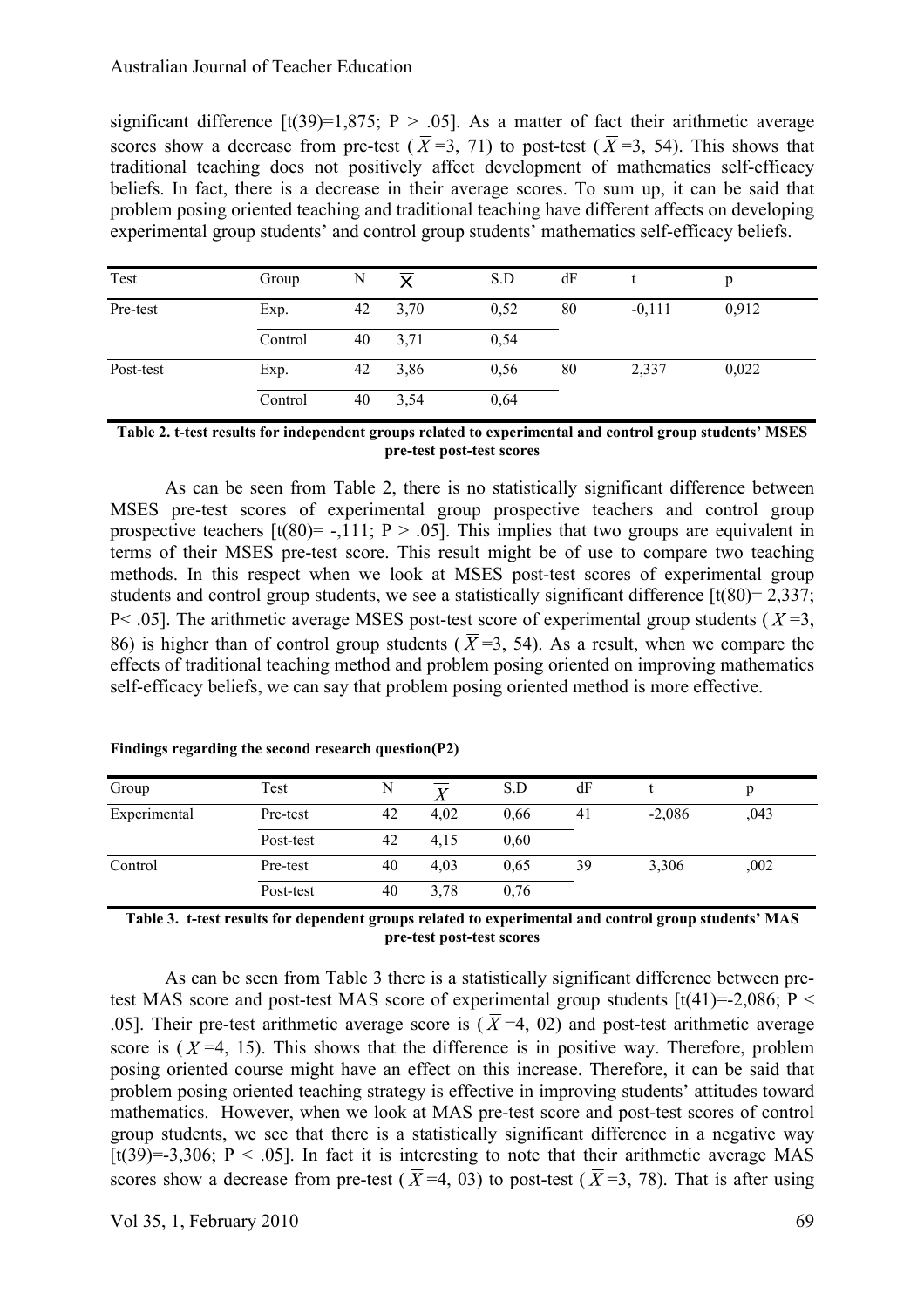traditional teaching strategy, their attitude toward mathematics deteriorates. In summary, experimental group students' attitudes toward mathematics are improved whereas control group students' attitudes toward mathematics are deteriorated.

| Test      | Group   | N  | $\overline{\mathsf{x}}$ | S.D  | dF |          | p     |
|-----------|---------|----|-------------------------|------|----|----------|-------|
| Pre-test  | Exp.    | 42 | 4,02                    | 0,66 | 80 | $-0,002$ | 0,999 |
|           | Control | 40 | 4,03                    | 0,65 |    |          |       |
| Post-test | Exp.    | 42 | 4,15                    | 0,60 | 80 | 2,473    | 0,016 |
|           | Control | 40 | 3,78                    | 0,76 |    |          |       |

**Table 4. t-test results for independent groups related to experimental and control group students' MAS pre-test post-test scores**

As can be seen from Table 4, there is no statistically significant difference between MAS pre-test scores of experimental group prospective teachers and control group prospective teachers  $[t(80) = -.002; P > .05]$ . This implies that two groups are equivalent in terms of their MAS pre-test score. This result might be of use to compare two teaching methods. In this respect when we look at MAS post-test scores of experimental group students and control group students, we see a statistically significant difference  $\lceil t(80) = 2,473$ ; P < .05]. The arithmetic average MAS post-test score of experimental group students ( $\overline{X}$ =4, 15) is higher than of control group students ( $\overline{X}$ =3, 78). As a result, when we compare the effects of traditional teaching method and problem posing oriented on improving attitudes toward mathematics, we can say that problem posing oriented method is more effective.

#### **Summary and Recommendations**

The purpose of this study was to investigate the effects of problem posing oriented course on elementary prospective mathematics teachers' attitudes and self-efficacy in mathematics. In this respect, two different strategies were employed in teaching Analysis II course for Primary Mathematics Teaching Program students. Experimental group students are taught by using problem posing oriented course and control group students are taught by traditional teaching methods. There are some limitations that need to be addressed. First of all the same teacher (researcher) taught for both groups. This might increase the validity of the study. However, although every caution was taken to prevent bias, it might be tought that if the teacher is the researcher and is motivated/keen to find a group difference then there would be a tendency to not teach and care for the students learning in the control group as much compared to the intervention group. Although the students in the control group are allowed to interact and discuss their problems together, traditional teaching context might limit their interaction. In addition, elementary teacher candidates have to take calculus course which covers topics that might be un-related to elementary mathematics. Furthermore it should be noted again that self-efficacy is task related.Therefore the participants might have difficulties in considering that the problem posing that they were engaged in could be used in elementary teaching. The questions were presented in Turkish to the students. These questions and students' responses were translated into English. Although every care is taken to prevent losing of meaning in this translation process, this might be considered as a limitation of this study.

The pre-test results show that both of the groups have similar scores from MAS and MSES. Such a result inevitably helps to judge the effectiveness of both methods on improving students' attitudes toward mathematics and mathematics self-efficacy beliefs. As a matter of

Vol 35, 1, February 2010  $\sqrt{20}$  70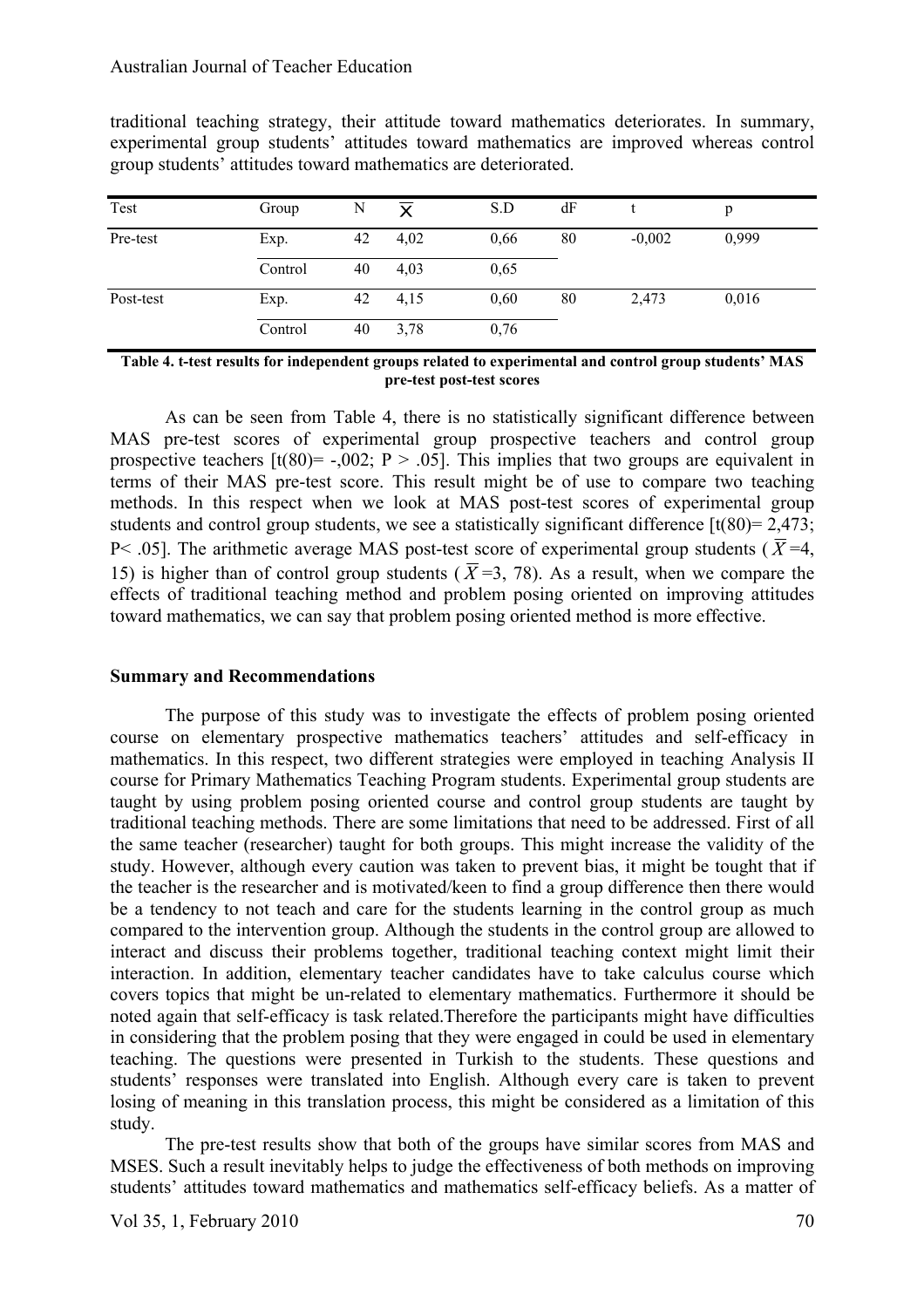fact, there are statistically significant differences between MSES and MAS post-test scores of experimental and control group students. Furthermore the improvement of experimental group students' MAS scores ( $\overline{X}_{post-test}$  -  $\overline{X}_{pre-test}$  = 0, 13) is in positive direction and this is statistically significant. On the other hand improvement of control group students' MAS scores ( $\overline{X}_{\text{post-test}}$ - $\overline{X}_{\text{pre-test}}$  = -0, 25) is in negative direction for control group students, this difference is also statistically significant. Similarly, the improvement of experimental group students' MSES scores ( $\overline{X}_{\text{post-test}}$  -  $\overline{X}_{\text{pre-test}}$  = 0, 16) is statistically significant. However, the difference in control group students' MSES scores  $(\overline{X}_{post-test} - \overline{X}_{pre-test} = -0, 17)$  is negative and statistically significant. Consequently, it can be claimed that problem posing oriented Analysis II course has positive effects on improving students' attitudes toward mathematics and mathematics self-efficacy beliefs. On the other hand traditional teaching oriented Analysis II course has negative effects on improving students' attitudes toward mathematics and mathematics selfefficacy beliefs. Thus, analysis of this quantitative data implies that problem posing oriented Analysis II course is more effective than traditional teaching in improving prospective teachers' attitudes toward mathematics and mathematics self-efficacy beliefs.

Our results are parallel to results of some research in the literature. Our results confirm the findings of Brown and Walter (1983,1993), Winograd (1990) English (1997), Moses et al.(1990), Silver at al.(1990), Silver(1994) and Nicolaou & Philippou (2004) who stated that problem posing might reduce common fears and anxieties about mathematics and foster a more positive attitude towards mathematics. Furthermore, our results are consistent with findings of Brown & Walter (1993), English (1997) and Silver, Mamona-Downs, Leung & Kenney (1996) that report problem posing activities improve prospective teachers' attitude toward mathematics, alleviate misunderstandings about the nature of mathematics and since they begin to believe that mathematics would be useful for their job, they begin to feel more responsibility.

Since problem posing activities are used first time in prospective teachers' Analysis II course, their attendances to classes are better than previous terms. As we presented in Akay, H.& Boz, N. (2009) particpants enjoyed the course. The qualiatative data was used in Akay, H.& Boz, N. (2009) to examine how participants found the course. In this respect, since problem posing provides active involvement of students, it reduces anxiety, by motivating even students that do not have much knowledge about the topic it ensures optimistic atmosphere and hence the students who focus on activities try to think critically move away from negative behaviours.

To sum up, problem posing oriented course has positive effects on mathematics selfefficacy beliefs and attitude toward mathematics. Therefore, we suggest that such a teaching approach could be used in mathematics courses of Primary Mathematics Teaching Programs. In order to strengthen this suggestion this study might be replicated with different sample of prospective teachers across Turkey.

#### **References**

Aiken L. R. (1996).Rating Scales and Checklists: Evaluating Behavior, Personality, and Attitudes. New York: John Wiley & Sons, Inc.

Akay, H.& Boz, N. (2009). *Prospective Teachers' Views about Problem-Posing Activities* World Conference on Educational Sciences (WCES 2009) Kıbrıs. Procedia Social and Behavioral Sciences 1 (2009) 1192–1198.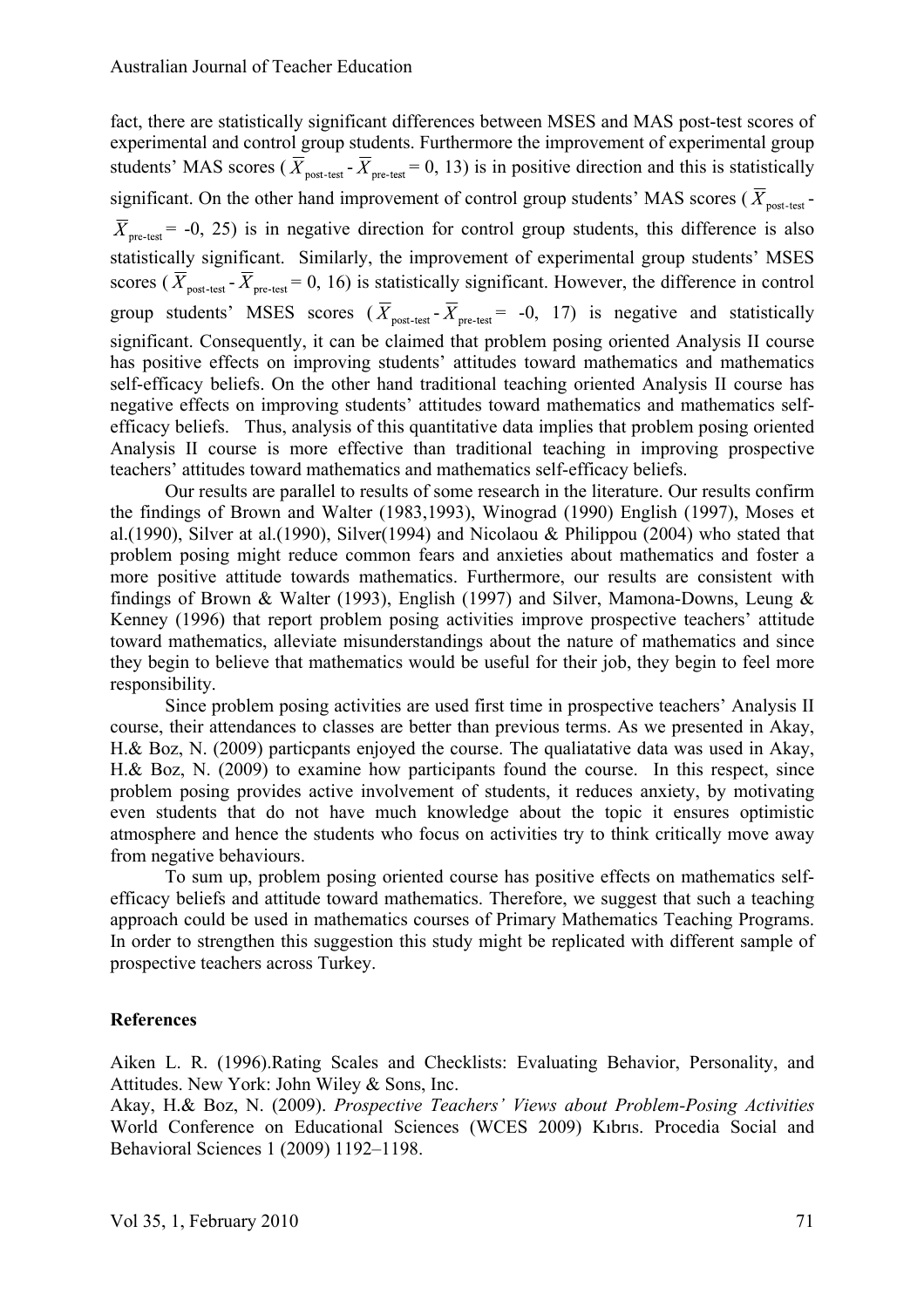Altunçekiç, A., Yaman, S., Koray, Ö. (2005). Öğretmen Adaylarının Öz-Yeterlik İnanç Düzeyleri ve Problem Çözme Becerileri Üzerine Bir Araştırma (Kastamonu İli Örneği). *Kastamonu Eğitim Dergisi*, 13/1, 93–102.

Ambrus, A. (1997). Problem posing in mathematics education. Ed: Kansanan, P., *Discussion on some Educational ıssues VII. Research Repots, Helsinki, Filland, 5-19.*

Aşkar, P. (1986) Matematik Dersine Yönelik Tutumu Ölçen Likert-Tipi Ölçeğin Geliştirilmesi, *Eğitim ve Bilim*, 11 (62), 31-36.

Aşkar, P. ve Umay, A. (2001). İlköğretim Matematik Öğretmenliği Öğrencilerinin

Bilgisayarla ilgili özyeterlik algısı. *Hacettepe Üniversitesi Eğitim Fakültesi Dergisi*. 21, 1–8.

Bandura, A. (1986). *Social foundations of thought and action: A social cognitive theory.*  Englewood Cliffs, NJ: Prentice Hall.

Bandura, A. (1994). *Self-efficacy*. In V. S. Ramachaudran (Ed.), Encyclopedia of human behavior (Vol. 4, pp. 71–81). New York: Academic Press. (Reprinted in H. Friedman [Ed.], Encyclopedia of mental health. San Diego: Academic Press, 1998).

Bandura, A. (1997). *Self -Efficacy*: The exercise of control. New York: Freeman.

Brown, S. (1983). *The logic of problem generation: From morality and solving to de posing and rebellion*, Canadian Mathematics Education Stady Group, British Columbia.

Brown, S. I., & Walter, M. I. (1983). *The art of problem posing*. Hillsdale, NJ: L. Erlbaum Associates.

Brown, S. I., & Walter, M. I. (1990). *The art of problem posing* (2nd Ed.). Hillsdale, N.J.: Lawrence Erlbaum Associates.

Brown, S. I., & Walter, M. I. (1993). *Proplem posing: reflection and aplications*. Hillsdale, NJ: Erlbaum

Burns, M., & Richards, K. (1981). Making sense out of word problems. *Learning*, 9(6), 26– 32.

Cai, J., & Hwang, S. (2002). Generalized and generative thinking in U.S. and Chinese students'mathematical problem solving and problem posing. *Journal of Mathematical Behavior, 21*, 401–421.

Cai, J. & Hwang, S. (2003). A Perspective for Examining the Link between Problems Posing and Problem Solving. *Proceedings of the Joint Annual Meeting of the PME and PME/NA*. Honolulu, HI: University of Hawaii, July 13–18.

Chan, D.W. (2003). Multiple Intelligences And Perceived Self-Efficacy Among Chinese Secondary School Teachers in Hong Kong, *Educational Psychology*, 23(5), 521–533

Cohen, L., Manion, L., & Morrison, K. (2000). *Research Methods in Education* **(**5th ed.). Routledge/Falmer, Taylor&Francis Group, London.

Constantinos, C., Nicholas, M., Demetra, P.P., & Bharath, S. (2005). An Empirical Taxonomy of Problem Posing Processes, *Analyses,* ZDM, 37 (3), 149-158.

Çepni, S. (2001). *Araştırma ve Proje Çalışmalarına* Giriş, Erol Ofset, Trabzon.

Dickerson, V. M. (1999). *The Impact Of Promlem-Posing Instruction On The Mathematical Problem-Solving Achievement Of Seventh Graders*. Unpublished Ph.D Dissertation, University Of Emory, Atlanta.

Dillon, J. T. (1988). Levels of problem finding vs. problem solving. *Questioning Exchange*, 2(2), 105–115.

Edwards, C. H. and Penney, D.E. (2001). *Calculus and Analytic Geometry*; Prentice Hall, Inc., (Çeviri: Prof.Dr.Ö. Akın), Palme Yayıncılık, Ankara,

Elderveld, P. J. (1983). Factors related to success and failure in developmental mathematics in the community college. *Community Junior Colloge Quarterly of Research and Practice*, 7(2), 161–174.

Ellerton, N. F. (1986) Children's Made-up Mathematical Problems: a new perspective on talented mathematicians, *Educational Studies in Mathematics*, 17, pp. 261-271.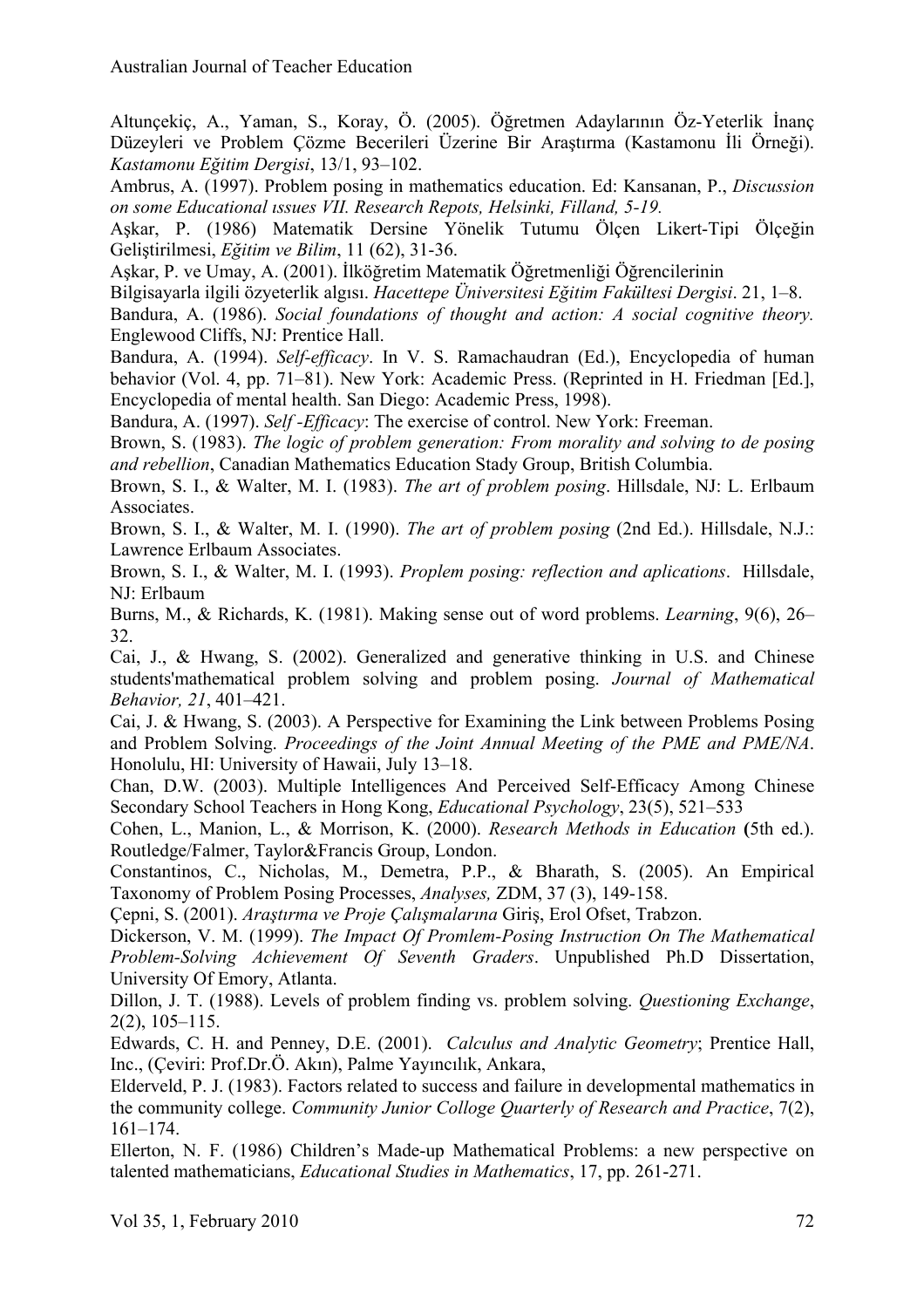English, L. D. (1997). The Development of Fifth grade Children's Problem Posing Abilities. *Educational Studies in Mathematics*, 34, 183–217.

English, L. D. (1998) Children's problem posing within formal and informal context, *Journal for Research in Mathematics Education,* 29(1), 83–106.

English, L. D. (2003). Problem posing in the elementary curriculum. In F. Lester, & R. Charles (Eds.), *Teaching mathematics through problem solving*. Reston, Virginia: National Council of Teachers of Mathematics.

Eshach, H. (2003). Inquiry-Events Es a Tool For Changing Science Teaching Efficacy Belief of Kindergarten and Elementary School Teachers, *Journal of Science Education and Technology*, 12(4), 495–501.

Gibson, S., & Dembo, M. H. (1984). Teacher efficacy: A construct validation, *Journal of Educational Psychology,* 76(4), 569-582.

Goldin, G. (2002). Affect, Meta-Affect, and Mathematical Belief Structures. In G. Leder, E. Pehkonnen, & G. Toerner (Eds.), *Belief: A hidden variable in mathematics education?* (pp. 59–72). Dordrecht: Kluwer Academic Publishers.

Gonzales, N. A. (1996). Problem formulation: Insights from student generatedquestions. *School Science & mathematics,* 96 (3), 152–157.

Gonzales, N. A. (1998). A Blueprint for Problem Posing. *School Science & Mathematics*, *94*  (2), 78- 85.

Hart, L. E. (1989). *Describing the affective domain: saying what we mean*. In D.B. McLeod & V.M.Adams (Eds.), Affect and mathematical problem solving: A new perspective (pp. 37- 45). New York: Springer Verlag.

Hashimoto, Y & Sawada, T. (1984). Research on the mathematicsteaching by developmental treatment of mathematical problems.– In: T.Kawaguchi (Ed.), *Proceedings of the ICMIJSM Eregional conference on mathematical education.* Japan: Japan Society of Mathematical Education, p. 309–313.

Karasar, N. (1999). *Bilimsel araştırma yöntemi*. Ankara: Nobel Yayın Dağıtım.

Klassen, R. (2004). A Cross-Cultural Investigation of the Efficacy Beliefs of South Asian Immigrant and Anglo Canadian Nonimmigrant Early Adolescents. *Journal of Educational Psychology,* 96 (4), 731–742.

Kliman, M., & Richard, J. (1992). Writing, sharing, and discussing mathematics stories. *Arithmetic Teacher*, 40(3), 138–141.

Leung, S. S., & Silver, E. A. (1997). The role of task format, mathematics knowledge, and creative thinking on the arithmetic problem posing of prospective elementary school teachers. *Mathematics Education Research Journal*, 9 (1), 5–24.

Lewis, T., Petrine., S.& Hill.,M. A. (1998) Problem Posing-Adding a Creative Increment toTechnological Problem Solving, *journal of Industrial Teacher Education(JITE),* 36 (1), 5- 35.

Linn, R. L., & Gronlund, N. E. (2000). *Measurement and assessment in teaching* (81hEdition). New Jersey, USA: Prentice Hall.

Lowrie, T. (1999) Free Problem Posing: Year 3/4 students constructing problems for friends to solve, in J. Truran & K. Truran (Eds) *Making a Difference*, pp. 328–335. Panorama, South Australia: Mathematics Education Research Group of Australasia.

Lowrie, T. (2000) Grade 1 Children in Problem-posing Contexts: problem solving prior to completing the task, in J. Bana & A. Chapman (Ed.) *Mathematics Education Beyond 2000, pp. 385–393. Refereed Proceedings of the Annual Mathematics Education Research Group of Australasia Conference*, Fremantle.

Lowrie, T. (2002). Designing a Framework for Problem Posing: young children generating open-ended tasks, *Contemporary Issues in Early Childhood*, Volume 3, Number 3, pp. 354– 364.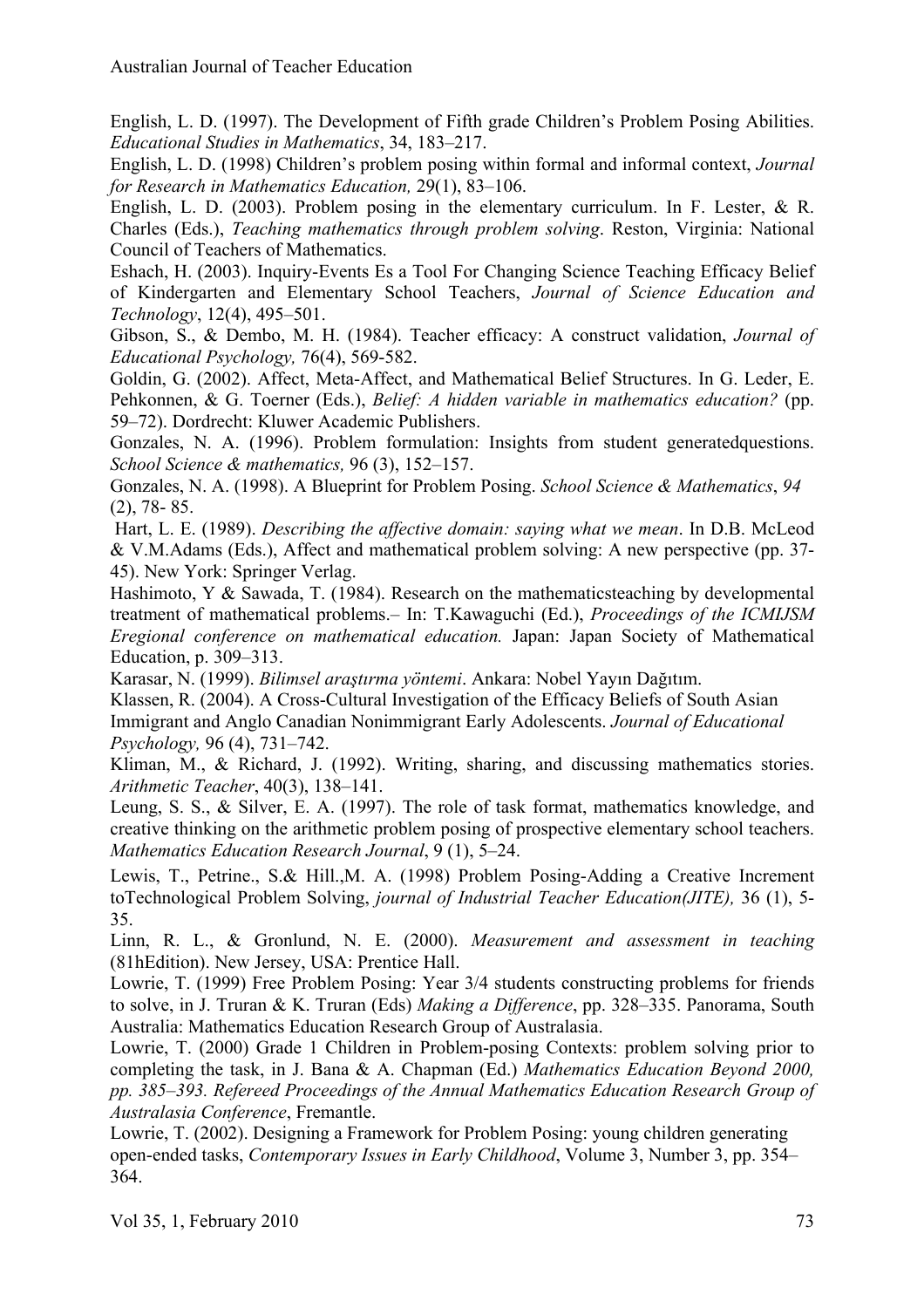Maye, X., & Kishor, N. (1997). Assessing the relationship between attitude toward mathematics and achievement in mathematics: A meta-analysis. *Journal for Research in Mathematics education*, 28(1), 26-47.

Mcmillan, J. H. (2000). *Educational Research***,** Fundamental**s** for the Consumer, Longman, USA.

Moses, B.M., Bjork, E., & Goldenberg, E.P. (1990). *Beyond problem solving: Problem posing. InT. J. Cooney (Ed.),* Teaching and learning mathematics in the 1990's (pp. 82-91). Reston, VA: National Counsil of Teachers of Mathematics.

National counsil of Teachers of Mathematics (NCTM). (1991). *Principals and Standarts for School Mathematics,* Reston, Va: National counsil of Teachers of Mathematics Pub.

National Counsil of Teachers of Mathematics (NCTM). (2000). *Principals and Standarts for School Mathematics*, Reston, Va: National Counsil of Teachers of Mathematics Pub.

Neale, D. C. (1969). The role of attitude in learning mathematics. *Arithmetic Teacher*, 16, 631–640.

Nicolaou, A. A., & Philippou, G. N. (2004). Efficacy Beliefs, Ability in Problem Posing, and Mathematics Achievement, *Proceedings of the 3rd International Biennial SELF Research Conference Berlin, Self-Concept, Motivation and Identity: Where to from here?* 4 – 7 July, 2004.

Nohda, N. (1986). A study of "open-approach" method in school mathematics. – In: Tsukuba J. of Educ. *Study in Math*. 5, p. 119–131.

Nohda, N. (1995). Teaching and evaluating using "open-ended problems" in the classroom. – In: *ZDM, Zentralblatt für Didaktikder Mathematik* 27 (2), p. 57–61.

Owens, M. E. (1999). *The Relationships of Cognitive Learning Styles, Mathematics Attitude, and Achievement in a problem-posing Classroom***,** Unpublished Ph. D Dissertation, The University of Tennessee, United States.

Pajares, F. (2000). Current Directions in Self-Efficacy Research. In M. Maehr & P.

R. Pintrich (Eds.) *Advances in motivation and achievement*, *10*, 1-49.

Pajares, F., & Miller, M. D. (1994). Role of self-efficacy and self-concept beliefs in mathematical problem solving: A path analysis. *Journal of Educational Psychology, 86* (2), 193-203.

Pajares, F., & Kranzler, J. (1995). Self-efficacy beliefs and general mental ability in mathematical problem solving. Contemporary Educational Psychology, 20, 426–443.

Pehkonen, E. (1995): Use of open-ended problems. *In: ZDM, Zentralblatt für Didaktik der Mathematik*, 27 (2), p. 55–57.

Pehkonen, E. (2001). A Hidden Regulating Factor in Mathematics Classrooms: Mathematics-Related Beliefs. In M. Ahtee, O. Bjockqvist, E. Pehkonen, & V. Vatanen (Eds.), *Research on Mathematics and Science Education* (pp. 11–35). Institute for Educational Research, University of Jyvaskyla.

Rives, B. S. (1992). A structural model of factors relating to success in calculus, college algebra and developmental mathematics. *Dissertation Abstract International*, 5309A, 3134.

Schriver, M., & Czerniak, C. M. (1999). A Comparison of Middle And Junior High Science Teachers Levels of Efficacy And Knowledge of Developmentally Appropriate Curriculum And Instruction, *Journal of ScienceTeacher Education*, 10(1), 21–42.

Shimada, S. (Ed.) (1977). *On lessons using open-ended problemsin mathematics teaching*. – Tokyo: Mizuumishobo.

Silver, E. A., & Adams,V. M. (1987). Using open-ended problems. *Arithmetic Teacher*,34(May), 34–35.

Silver, E. A., Kilpatrick, J., & Schlesinger, B. (1990). *Thinking through mathematics: Fostering inquiry and communication in mathematics classrooms*. New York: The College Board